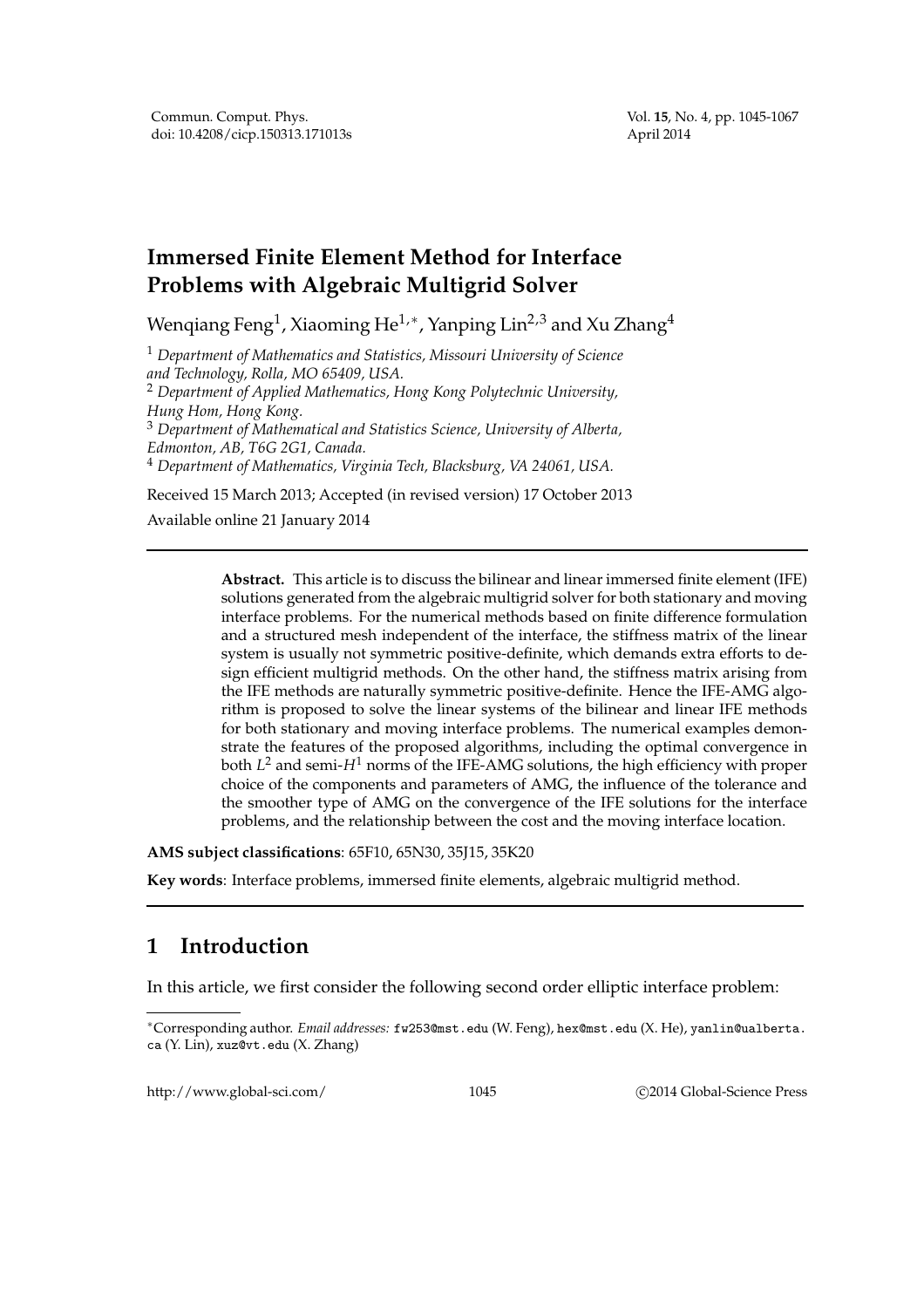$$
\begin{cases}\n-\nabla \cdot (\beta \nabla u) = f(X), & X \in \Omega, \\
u(X) = g(X), & X \in \partial \Omega,\n\end{cases}
$$
\n(1.1)

together with the jump conditions on the interface Γ:

$$
[u]|_{\Gamma} = 0,\t(1.2a)
$$

$$
\left[\beta \frac{\partial u}{\partial \mathbf{n}}\right]\Big|_{\Gamma} = 0. \tag{1.2b}
$$

Here, see Fig. 1, without loss of generality, we consider the case in which  $\Omega \subset I\mathbb{R}^2$  is an open rectangular domain, and the interface curve Γ is defined by a smooth function which separates  $\Omega$  into two sub-domains  $\Omega^-$ ,  $\Omega^+$  such that  $\overline{\Omega} = \overline{\Omega^-} \cup \overline{\Omega^+} \cup \Gamma$ , and the coefficient  $\beta(X)$  is a positive piecewise constant function defined by

$$
\beta(X) = \begin{cases} \beta^-, & X \in \Omega^-, \\ \beta^+, & X \in \Omega^+.\end{cases}
$$

We will also consider the following parabolic moving interface problem:

$$
\begin{cases}\n u_t - \nabla \cdot (\beta \nabla u) = f(t, X), & X \in \Omega, \quad t \in (0, T_{end}], \\
 u(t, X) = g(t, X), & X \in \partial \Omega, \quad t \in (0, T_{end}], \\
 u(0, X) = u_0(X), & X \in \overline{\Omega},\n\end{cases} \tag{1.3}
$$

with the jump condition on a moving interface Γ(*t*):

$$
[u]|_{\Gamma(t)} = 0,\tag{1.4a}
$$

$$
\left[\beta \frac{\partial u}{\partial \mathbf{n}}\right]\Big|_{\Gamma(t)} = 0. \tag{1.4b}
$$

Without loss of generality, we consider the case in which the interface curve  $\Gamma(t)$  is defined by a smooth function  $\Gamma$ : [0,*T*<sub>*end*</sub>] → Ω. At any time  $t \in [0, T_{end}]$ , the interface  $\Gamma(t)$ separates  $Ω$  into two sub-domains  $Ω^{+}(t)$  and  $Ω^{-}(t)$  such that  $Ω = Ω^{+}(t) ∪ Ω^{-}(t) ∪ Γ(t)$ and  $\Gamma(t) \cap \partial \Omega = \emptyset$ . The coefficient function  $\beta(t, X)$  is discontinuous across the interface Γ(*t*). For simplicity, we assume *β*(*t*,*X*) is a piece-wise constant function as follows:

$$
\beta(t,X) = \begin{cases} \beta^-, & X \in \Omega^-(t), \\ \beta^+, & X \in \Omega^+(t). \end{cases}
$$

The stationary interface problems (1.1)-(1.2b) and the moving interface problem (1.3)- (1.4b) are involved in many applications of engineering and sciences, such as the field injection problem [25, 77], flow problem [3, 15], electromagnetic problems [4, 8, 43], shape/toplogy optimization problem [7, 19], and the Stefan problem [11, 62]. These interface problems can be solved by conventional finite difference or finite element methods with optimal convergence if a body-fitting mesh is utilized [5, 6, 9, 14, 38]. However,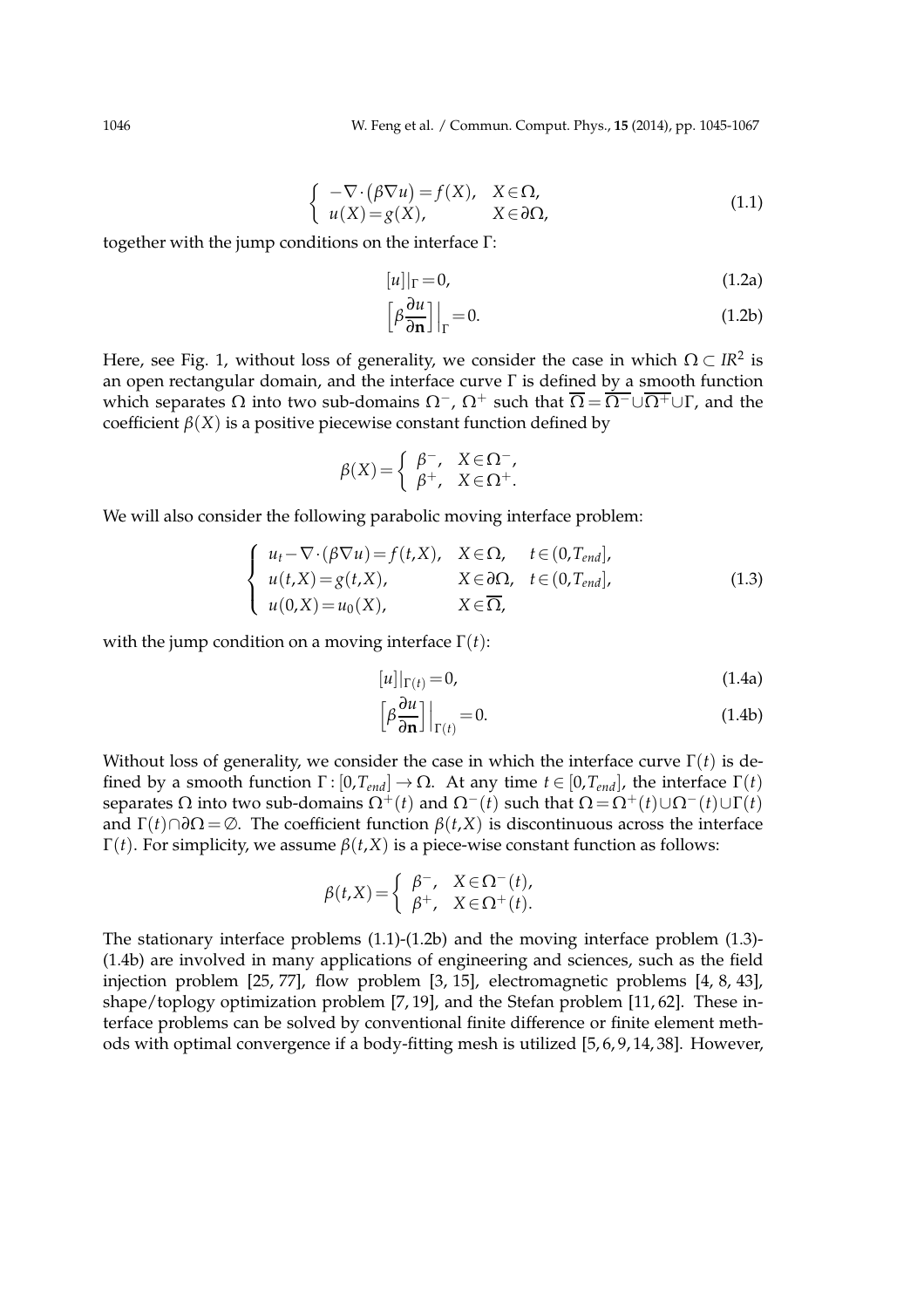

Figure 1: The sketch of domain  $Ω$  with the interface  $Γ$ .



Figure 2: Rectangular and triangular Cartesian meshes independent of the interface.

there are many applications, such as Particle-In-Cell method for plasma particle simulation [44, 60, 61, 71, 72] and moving interface problems [37], in which a structured mesh independent of the interface is preferred for solving the interface problems.

Therefore, many efforts have been attempted to develop numerical methods for solving interface problems on structured meshes (Fig. 2) independent of the interface even if their geometries are non-trivial. In the finite difference formulation, the immersed boundary method [28,45,55,63,64], immersed interface method [21–23,50,68,76], matched interface and boundary method [24, 78–81], cut-cell method [40, 41], and embedded boundary method [39, 42] have been developed.

In real world applications, we often need to solve large scale linear systems arising from these methods many times due to various realistic needs, such as the curse of the dimensionality, the high accuracy requirement, and moving interface. This demands very efficient solvers. The multigrid methods, which are well known for their efficiency and natural preconditioning feature, perform efficiently on Cartesian meshes which can be naturally provided by the aforementioned methods for interface problems. L. Adams and Z. Li [49] designed a geometric multigrid method for the immersed interface method of the second order elliptic interface problems. L. Adams and T. P. Chartier [47] developed a new restriction operator and the corresponding interpolation operator to guarantee that the coarse-grid matrices are *M*-matrices. R. D. Guy and B. Philip discussed a multigrid method for an implicit immersed boundary equations [29]. Moreover, T. Chen and J. Strain [13] developed a Krylov-accelerated multigrid approach to a new piecewise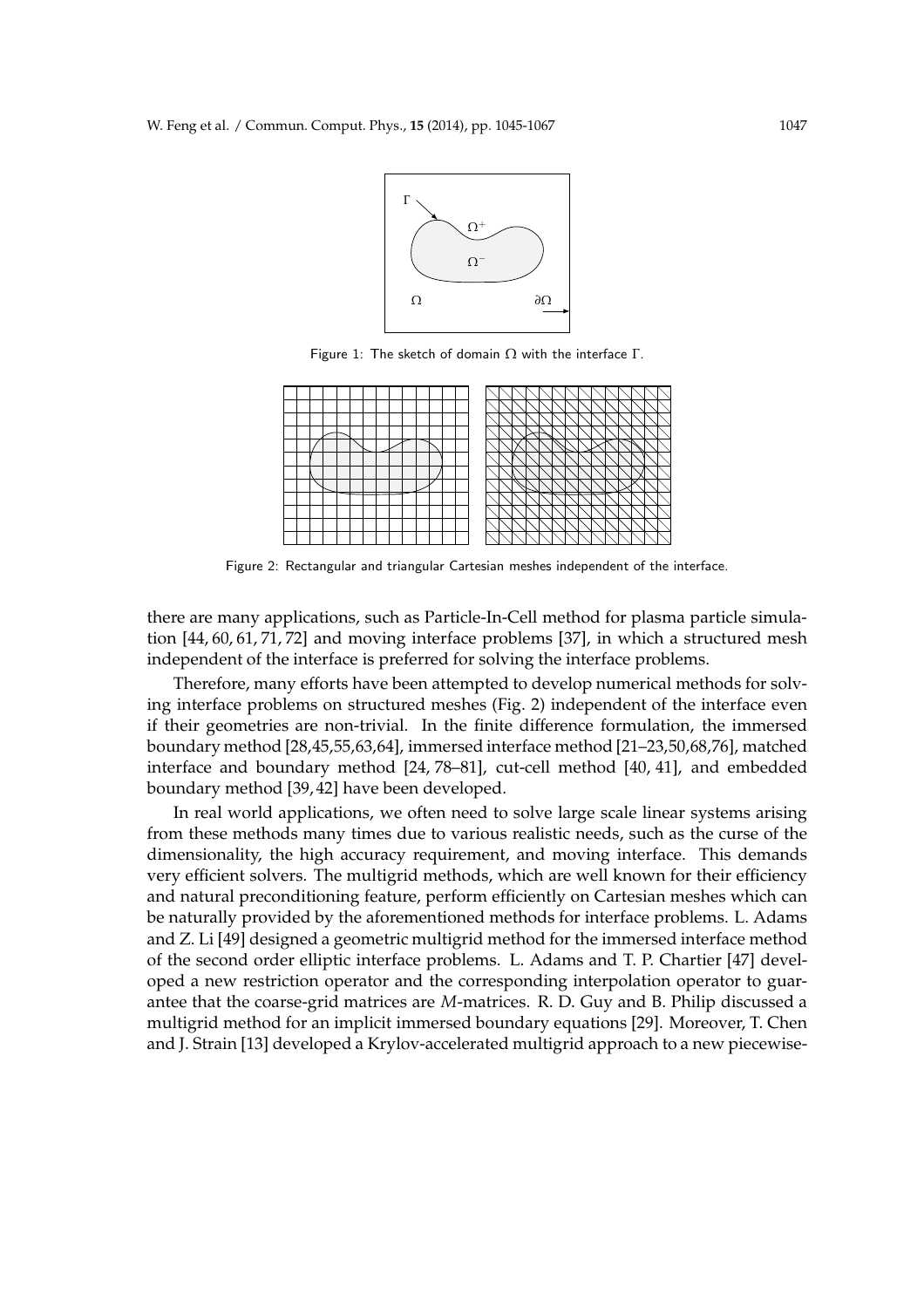polynomial method for elliptic problems with complex interfaces. L. Adams and T. P. Chartier [48] also utilized a similar idea in [47] to design the corresponding algebraic multigrid method and compare it with the geometric one.

For the algebraic multigrid method [65, 67], extra efforts are usually needed in order to design efficient multigrid solvers to solve the non-symmetric linear systems arising from the methods based on finite difference formulation and a structured mesh independent of the interface. On the other hand, the immersed finite element (IFE) methods [1, 2, 10, 16–18, 20, 26, 27, 30–37, 43, 46, 51–54, 56–59, 66, 70, 73–75], which are developed under the general framework of finite elements and proposed by using local basis functions according to the interface jump conditions while their meshes do not have to be aligned with interfaces, naturally provide symmetric positive-definite matrices for the above interface problems. While minimizing the extra efforts to modify the traditional finite element packages, the IFE methods can also easily deal with complex interface with optimal accuracy order. Hence we believe that the combination of the features of the algebraic multigrid method (such as its efficiency, preconditioning capability and independence of the geometry) and the features of the IFE methods (such as their symmetric positive-definite matrices, capability to handle the interface without using body-fitting meshes, and optimal convergence rates) can generate very efficient and competitive numerical methods for large-scale applications in which a structured mesh independent of the interface is preferred for solving the interface problems.

The rest of this article is organized as follows. In Section 2, we recall the definitions of the bilinear and 2D linear IFE spaces. In Section 3, we first combine the algebraic multigrid method with the IFE method for the elliptic interface problem, and then we extend the resulted algorithm to a Crank-Nicolson-type IFE method for the parabolic moving interface problem. In Section 4, we present some numerical examples to illustrate the features of IFE-AMG algorithms. Finally, we summarize our results in Section 5.

### **2 The bilinear and 2D linear immersed finite elements**

In this section, we briefly recall the bilinear IFE space [31, 56] and the 2D linear IFE space [53, 54].

First, we consider a rectangular Cartesian mesh (see the left graph of Fig. 2) independent of the interface. Let  $\mathcal{T}_h$  denote the collection of all elements in a mesh with parameter *h*. When *h* is small enough, most of elements in  $\mathcal{T}_h$  are non-interface elements not intersecting with the interface Γ. Only those elements in the vicinity of Γ have the possibility to be cut through by Γ and become the so-called interface elements. We will use T*int* to denote the collection of all interface elements of  $\mathcal{T}_h$ .

On each non-interface element *T*, we let the local finite element space  $S_h(T)$  be  $S_h^{non}(T)$ , which is spanned by the four standard bilinear nodal basis functions  $\psi_i(x,y)$ ,  $\vec{i} = 1,2,3,4$  on *T*. To describe the local IFE space on an interface element  $T \in \mathcal{T}_{int}$ , we assume that the vertices of  $T$  are  $A_i$ ,  $i{=}1,2,3,4$ , with  $A_i{=}({x}_i,y_i)^T$ . Without loss of generality,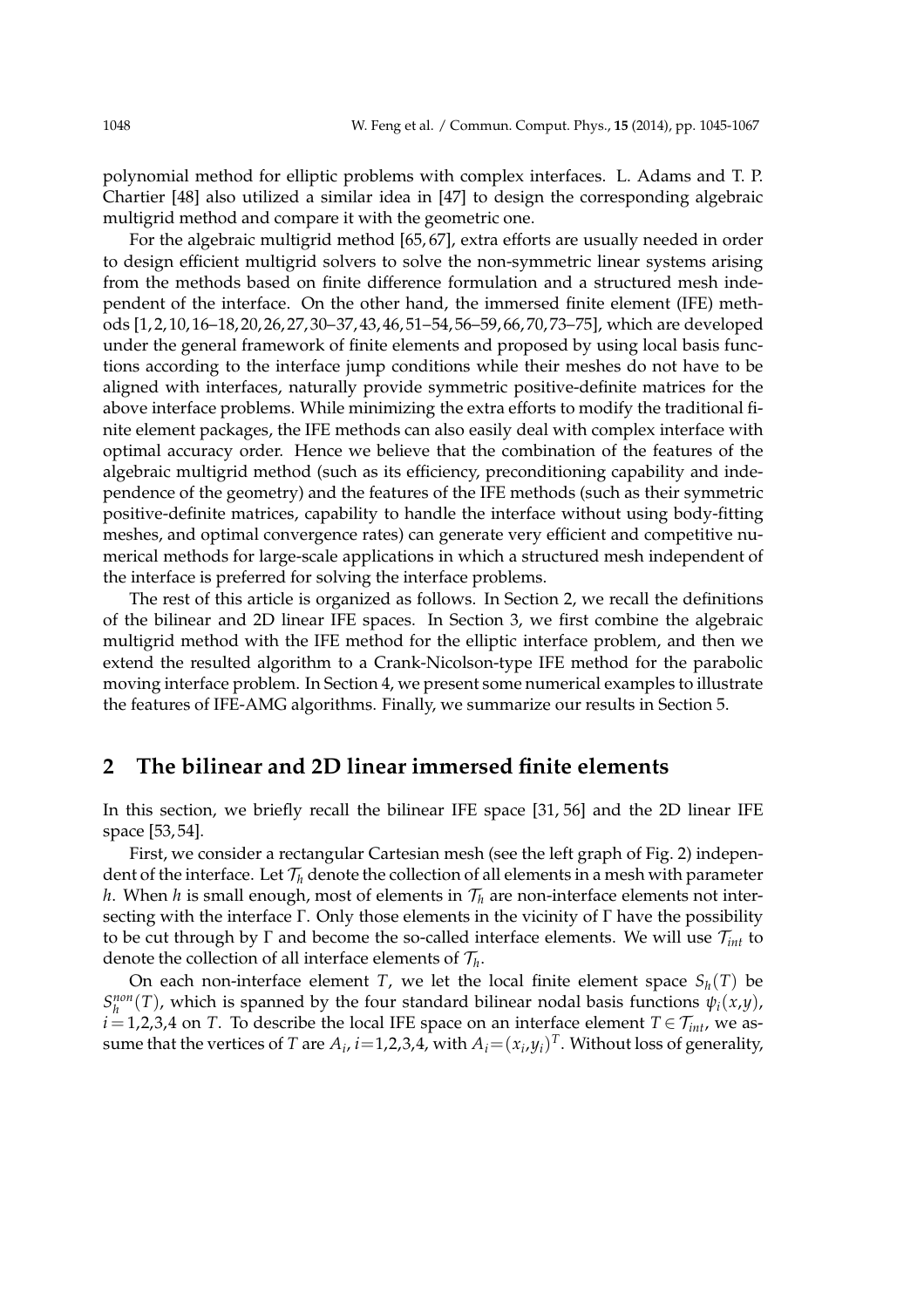

Figure 3: Two typical rectangular interface elements. The element on the left is of Type I while the one on the right is of Type II.

we assume that  $\partial T$  intersects with  $\Gamma$  at two points  $D = (x_D, y_D)^T$  and  $E = (x_E, y_E)^T$ . When the mesh is fine enough, there are two types of rectangle interface elements. Type I are those for which the interface intersects with two of its adjacent edges; Type II are those for which the interface intersects with two of its opposite edges, see the sketches in Fig. 3.

Since the line  $\overline{DE}$  separates  $T$  into two subsets  $T^-$  and  $T^+$ , we naturally form a piecewise function by two bilinear polynomials defined in  $T^-$  and  $T^+$ , respectively. Then by using the interface conditions (1.2a)-(1.2b), the bilinear immersed functions are defined as follows [31, 56]:

$$
\psi(x,y) = \begin{cases}\n\psi^-(x,y) = a^- x + b^- y + c^- + d^- xy, & (x,y) \in T^-, \\
\psi^+(x,y) = a^+ x + b^+ y + c^+ + d^+ xy, & (x,y) \in T^+, \\
\psi^-(D) = \psi^+(D), & \psi^-(E) = \psi^+(E), & d^- = d^+, \\
\int_{\overline{DE}} \left(\beta^- \frac{\partial \psi^-}{\partial \mathbf{n}_{\overline{DE}}} - \beta^+ \frac{\partial \psi^+}{\partial \mathbf{n}_{\overline{DE}}}\right) ds = 0.\n\end{cases}
$$
\n(2.1)

Now let  $\psi_i(X)$  be the bilinear IFE function described by (2.1) such that

$$
\psi_i(x_j,y_j) = \begin{cases} 1, & \text{if } i=j, \\ 0, & \text{if } i \neq j, \end{cases}
$$

for  $1 \le i, j \le 4$ , and we call them the bilinear IFE nodal basis functions on an interface element *T*. We then let  $S_h^{int}(T) = span{\psi_i, i = 1, 2, 3, 4}.$ 

In summery, for each element  $T$   $\in$   $\mathcal{T}_h$ , we define

$$
S_h(T) = \begin{cases} S_h^{non}(T), & \text{if } T \text{ is a non-interface element,} \\ S_h^{int}(T), & \text{if } T \text{ is an interface element.} \end{cases}
$$

Let  $\mathcal{N}_h = \{X_i\}_{i=1}^N$  denote the set of nodes in  $\mathcal{T}_h$ ,  $\mathcal{N}_h^o = \mathcal{N}_h \cap \Omega$ ,  $\mathcal{N}_h^b = \mathcal{N}_h \cap \partial \Omega$ ,  $\mathcal{I}_h^o = \{i: X_i \in \mathcal{N}_h^o\}$ , and  $\mathcal{I}_h^b = \{i : X_i \in \mathcal{N}_h^b\}$ . Define  $\phi_i(X)$   $(i = 1, \cdots, N)$  to be a piecewise bilinear function such that

$$
\phi_i|_T \in S_h(T)
$$
,  $\forall T \in \mathcal{T}_h$  and  $\phi_i(X_j) = \delta_{ij}$ ,  $\forall X_j \in \mathcal{N}_h$ .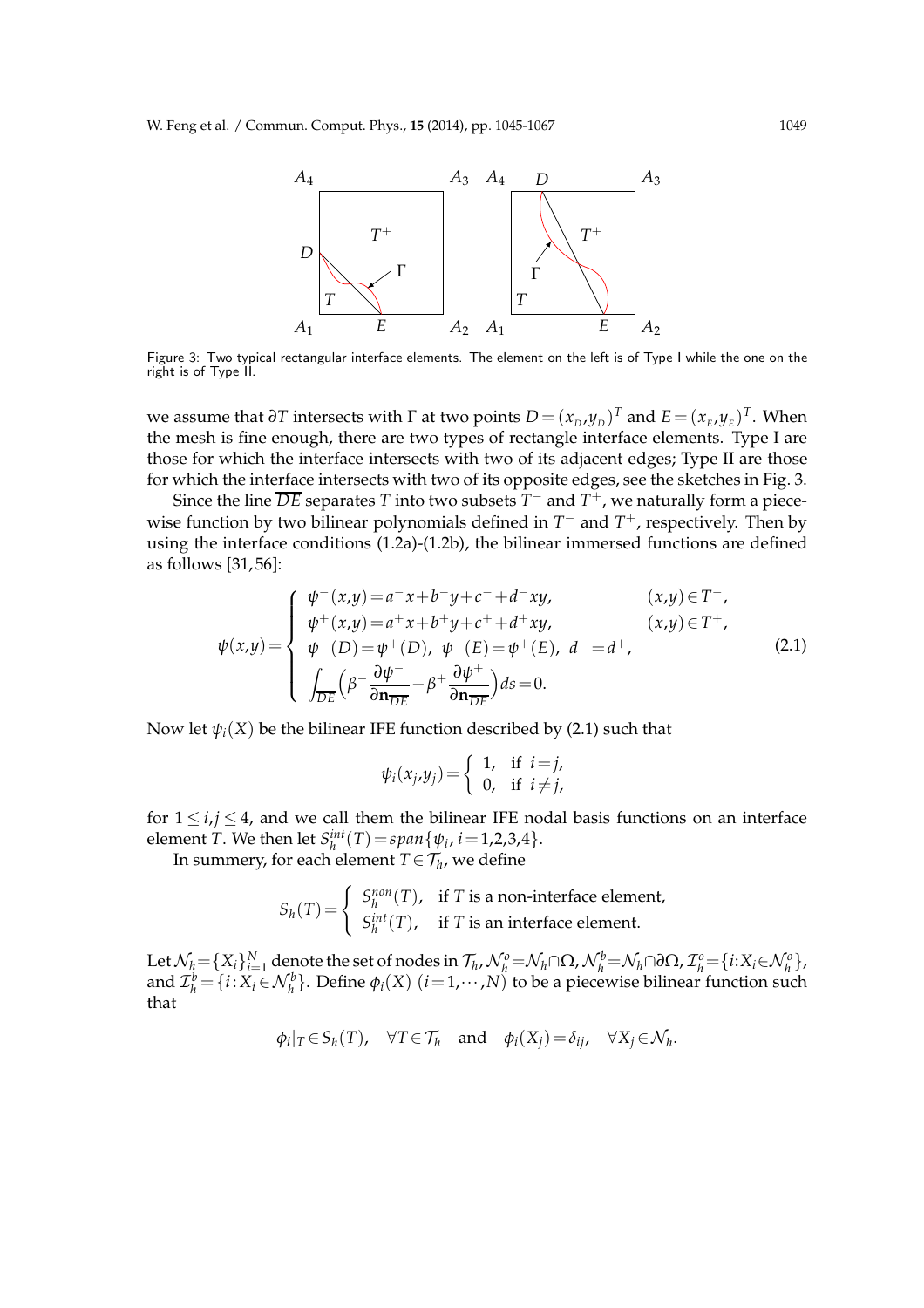

Figure 4: A typical triangular interface element.

Then the bilinear IFE space on the whole domain  $\Omega$  is defined as

$$
S_h^{IFE}(\Omega) = span{\phi_i(X) : 1 \le i \le N}.
$$

We also define the subspace  $S_{h,0}^{IFE}(\Omega)$   $\subset$   $S_h^{IFE}(\Omega)$  such that

$$
S_{h,0}^{IFE}(\Omega) = span{\phi_i(X) : i \in \mathcal{I}_h^o}.
$$

**Remark 2.1.** Here  $\phi_i(X)$  is a global bilinear IFE basis function if  $X_i$  is a node of any interface element. Otherwise,  $\phi_i(X)$  is a standard global bilinear finite element basis function associated with the node *X<sup>i</sup>* . Since IFE functions are discontinuous on the element edges cut by the interface, the immersed finite elements are nonconforming [31, 56].

In the following we consider a triangular Cartesian mesh (see the right graph in Fig. 2) independent of the interface. On each of the non-interface element *T*, we let the local finite element space  $S_h(T)$  be  $S_h^{non}(T)$  spanned by the three standard linear nodal basis functions  $\phi_i(x,y)$ ,  $i = 1,2,3$  on *T*. For an interface element *T* with vertices  $A_i = (x_i, y_i)^T$ , *i* = 1,2,3, without loss of generality, we assume that *∂T* intersects with Γ at two points  $D = (x_D, y_D)^T$  and  $E = (x_E, y_E)^T$ . There is only one type of triangle interface elements, see the sketch in Fig. 4.

Then by using the interface conditions (1.2a)-(1.2b), a typical 2D linear immersed finite element function is defined as follows [53, 54]:

$$
\psi(x,y) = \begin{cases}\n\psi^-(x,y) = a^- x + b^- y + c^-, & (x,y) \in T^-, \\
\psi^+(x,y) = a^+ x + b^+ y + c^+, & (x,y) \in T^+, \\
\psi^-(D) = \psi^+(D), & \psi^-(E) = \psi^+(E), \\
\beta^- \frac{\partial \psi^-}{\partial \mathbf{n}_{\overline{DE}}} - \beta^+ \frac{\partial \psi^+}{\partial \mathbf{n}_{\overline{DE}}} = 0,\n\end{cases}
$$
\n(2.2)

where  $\mathbf{n}_{\overline{DE}}$  is the unit vector perpendicular to the line  $\overline{DE}$ . We let  $\psi_i(X)$  be the linear IFE function described by (2.2) such that

$$
\psi_i(x_j,y_j) = \begin{cases} 1, & \text{if } i=j, \\ 0, & \text{if } i \neq j, \end{cases}
$$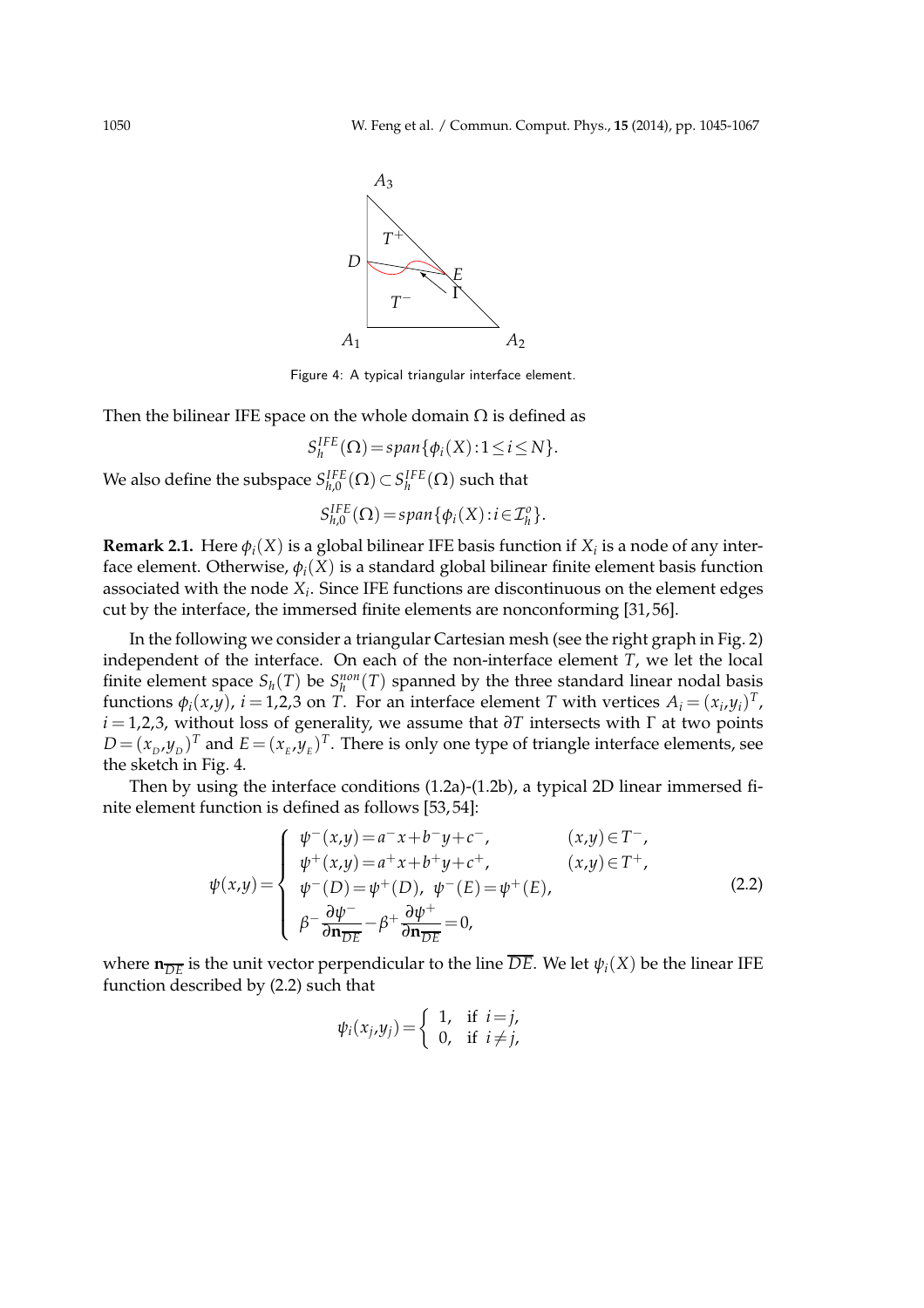for  $1 \le i, j \le 3$ , and we call them the 2D linear IFE nodal basis functions on an interface element *T*. We then let  $S_h^{int}(T) = span{\phi_i, i = 1,2,3}$ . Then we can use the same way as in the bilinear IFE space to define  $S_h(T)$ ,  $\phi_i(X)$ ,  $S_h^{IFE}(\Omega)$  and  $S_{h,0}^{IFE}(\Omega)$  for the 2D linear IFE space.

## **3 The IFE-AMG algorithm**

In this section we will first describe how to use the IFE function spaces and the algebraic multigrid method to solve the elliptic interface problems. And then we will apply the same idea to a Crank-Nicolson-type IFE method for the parabolic moving interface problem.

To formulate the linear system arising from the IFE method for the elliptic interface problem, we will first briefly recall the weak formulation and the IFE formulation [35, 54, 56]. The weak formulation for the elliptic interface problem is to find *u*∈*H*<sup>1</sup> (Ω) such that

$$
\int_{\Omega} \beta \nabla u \cdot \nabla v dx dy = \int_{\Omega} f v dx dy, \qquad \forall v \in H_0^1(\Omega),
$$
  

$$
u(X) = g(X), \qquad X \in \partial \Omega.
$$

Then the IFE formulation is to find  $u_h \in S_h^{IFE}(\Omega)$  such that

$$
\sum_{T \in \mathcal{T}_h} \int_T \beta \nabla u_h \cdot \nabla v_h dx dy = \sum_{T \in \mathcal{T}_h} \int_T f v_h dx dy, \quad \forall v_h \in S_{h,0}^{IFE}(\Omega), \tag{3.1a}
$$

$$
u_h(X) = g(X), \qquad X \in \mathcal{N}_h^b. \tag{3.1b}
$$

Based on the construction of the IFE space  $S_h^{IFE}(\Omega)$  and the given Dirichlet boundary condition, the approximate solution to the elliptic interface problem (1.1)-(1.2b) is taken in the following form:

$$
u_h(X) = \sum_{k \in \mathcal{I}_h^o} u_k \phi_k(X) + \sum_{s \in \mathcal{I}_h^b} g(X_s) \phi_s(X).
$$
 (3.2)

Rewriting the above system in matrix formulation yields

$$
A_h \vec{u}_h = \vec{b}_h,\tag{3.3}
$$

where

•  $A_h = (a_{ii})_{n \times n}$  is the stiffness matrix with

$$
a_{ij} = \sum_{T \in \mathcal{T}_h} \int_T \beta \nabla \phi_{k_i} \cdot \nabla \phi_{k_j} dX.
$$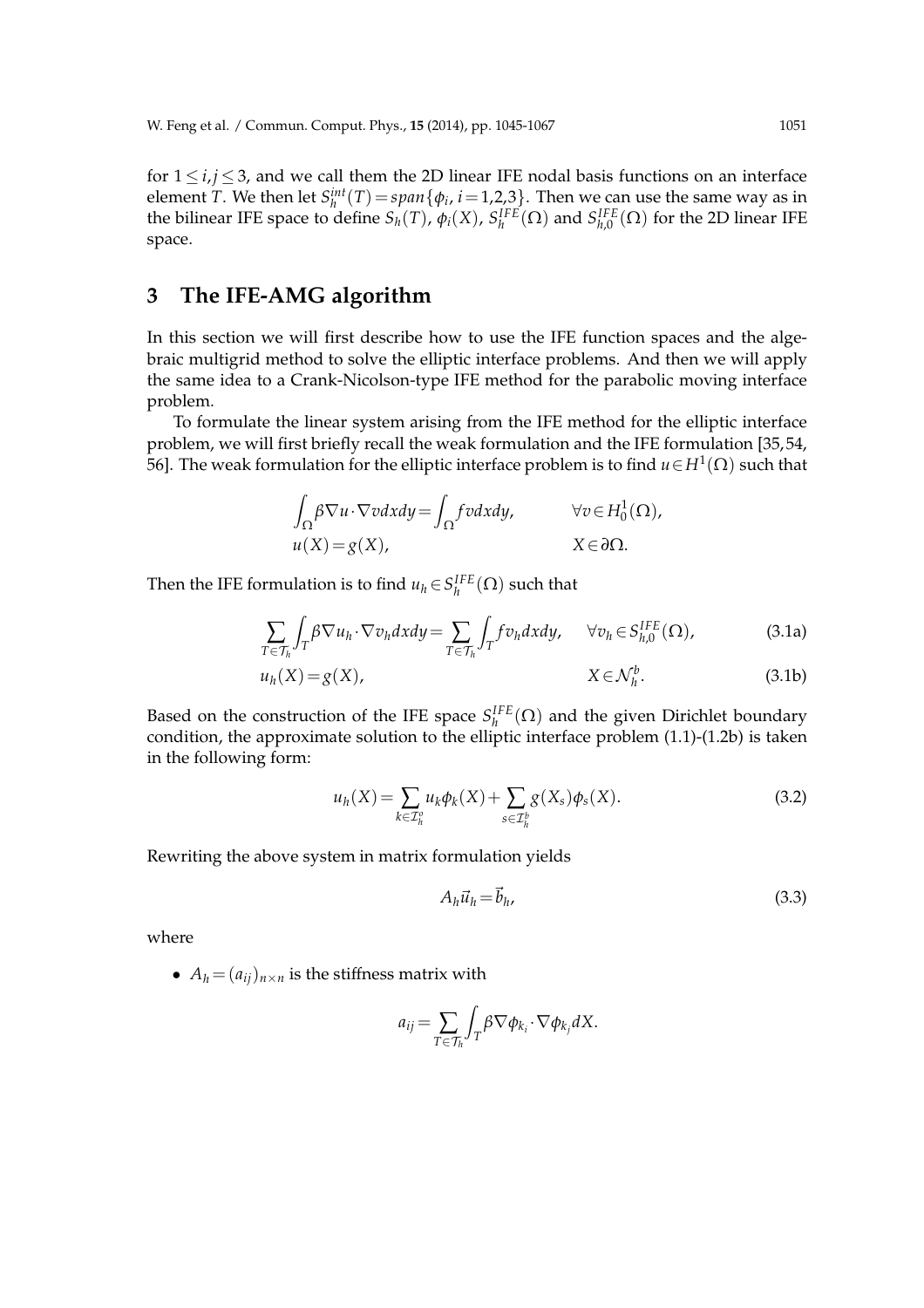•  $\vec{b}_h = (b_i)_{n \times 1}$  is the source vector with

$$
b_i = \sum_{T \in \mathcal{T}_h} \int_T \phi_{k_i} f dX - \sum_{s \in \mathcal{I}_h^b} \Big( \sum_{T \in \mathcal{T}_h} \int_T \beta \nabla \phi_{k_i} \cdot \nabla \phi_s dX \Big) g(X_s).
$$

•  $\vec{u}_h = (u_{k_i})_{n \times 1}$  is the unknown vector.

**Remark 3.1.** It is straightforward to see that the stiffness matrix *A<sup>h</sup>* arising from the IFE method is symmetric positive definite, which is critical to the algebraic multigrid method. The optimal convergence rates are also expected for the IFE solutions *u<sup>h</sup>* , which are second order in *L* <sup>2</sup> norm and first order in *H*<sup>1</sup> semi-norm for the linear and bilinear IFEs. The numerical experiments in the next section will verify this expectation.

In the following we will introduce the AMG method [12, 65, 69] that is appropriate for solving the linear system (3.3) which arises from the IFE method. Let  $A_h^1 = A_h$ ,  $\vec{u}_h^1 = \vec{u}_h$ ,  $\vec{b}_h^1 = \vec{b}_h$ . Then in one V-cycle a sequence of linear systems

$$
A_h^m \vec{u}_h^m = \vec{b}_h^m, \quad m = 1, \cdots, M,
$$

can be generated from different grid levels. Here  $A_h^m = (a_{ij}^m)_{n_m \times n_m}$ ,  $\vec{b}_h = (b_i^m)_{n_m \times 1}$ ,  $\vec{u}_h =$  $(u_i^m)_{n_m \times 1}$ , and  $n = n_1 > n_2 > \cdots > n_m$ . Now we discuss two main phases of the AMG algorithm: setup phase and solution phase [12].

In the setup phase, let  $\Omega^m$  denote the set of unknowns  $u_i^m$   $(1 \leq i \leq n_m)$  of the  $m^{th}$  grid level. And the coarser grid  $\Omega^{m+1}$  is chosen as a subset of  $\Omega^m$ , which is denoted as  $C^m$  in the  $m^{th}$  grid level. The remaining subset  $\Omega^m - C^m$  will be denoted by  $F^m$ . A point  $u_i^m$  is said to be strongly connected to  $u_j^m$  provided there exists a positive constant (the strong connection threshold)  $\eta \in (0,1]$  such that

$$
|a_{ij}^m| \geq \eta \cdot \max_{\substack{k \neq s \\ 1 \leq k, s \leq n_m}} |a_{ks}^m|, \quad 0 < \eta \leq 1. \tag{3.4}
$$

Let  $S_i^m$  denote the set of all strongly connected points of  $u_i^m$  and let the coarse interpolatory set be  $C_i^m = C^m \cap S_i^m$ . In general,  $C^m$  and  $F^m$  are chosen by the following criteria:

- (C1) For each  $u_i^m \in F^m$ , each point  $u_j^m \in S_i^m$  should be either in  $C_i^m$  itself or should be strongly connected to at least one point in  $C_i^m$ .
- (C2) *C <sup>m</sup>* should be the subset of all points with the property that no two coarse points are strongly connected to each other.

Define the set of points which are strongly connected to  $u_i^m$  to be

$$
S_i^{m,T} \equiv \{u_j^m : u_i^m \in S_j^m\}.
$$
\n(3.5)

For a set *P*, let |*P*| denote the number of the elements in *P*. Then Algorithm 3.1 is proposed by Ruge and Stüben in [65,67] can be used to chose the coarse grid  $\Omega^{m+1}{=}\mathcal{C}^m$  and *F m*.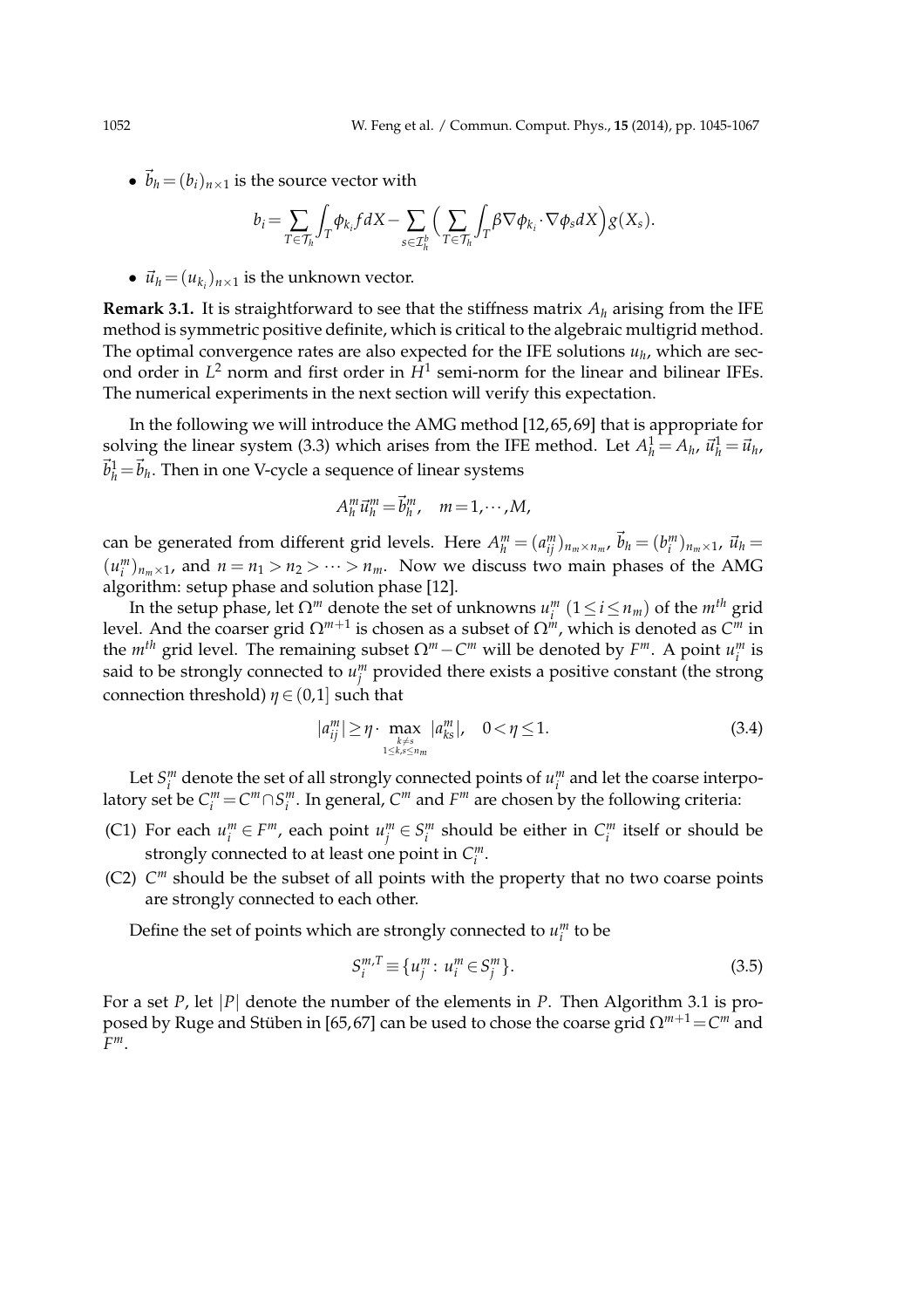**Algorithm 3.1.** The construction of coarse grid.

Input: Ω*m*. **Output:**  $C^m$  and  $F^m$ . Method: 1:  $C^m \leftarrow \emptyset$ ,  $F^m \leftarrow \emptyset$ ,  $\vec{u}_h^m \leftarrow \Omega^m$  and  $\lambda_k^m = |S_k^{m,T}|$  $\binom{m,1}{k}$   $(1 \leq k \leq n_m)$ 2: for  $(1 \le i \le n_m)$  do 3: **if**  $(\vec{u}_h^m \neq \emptyset)$  then 4: Pick the  $u_i^m \in \vec{u}_h^m$  such that  $\lambda_i^m = \max_{1 \le k \le n_m} \lambda_k^m$ , and set  $C^m = C^m \cup \{u_i^m\}, \quad \vec{u}_h^m = \vec{u}_h^m - \{u_i^m\}$ 5: **for** (all  $u_j^m \in S_i^{m,T}$  $C^{m,T}_{i}\cap \vec{u}^m_h)$  do 6: Set  $F^m = F^m \cup \{j\}$  and  $\vec{u}_h^m = \vec{u}_h^m - \{j\}$ 7: **for**  $(\text{all } u_l^m \in S_j^m \cap \vec{u}_{h}^m)$  do 8: set  $\lambda_l^m = \lambda_l^m + 1$ 9: end for 10: end for 11: **for**  $(\text{all } u_j^m \in S_i^m \cap \vec{u}_h^m)$  do 12: set  $\lambda_j^m = \lambda_j^m - 1$ 13: end for  $14<sup>°</sup>$  else 15: Stop. 16: end if 17: end for

Once the coarse grid  $\Omega^{m+1}$  is chosen, the interpolation operators  $I_{m+1}^m$ , restriction operators  $I_m^{m+1}$  and the coarse grid equation can be constructed as follows. Let  $N_i^m$  =  $\{u_j^m$   $\in$  $\Omega^m$ : $j\neq i$ ,  $a^m_{ij}\neq 0\}$  denote the neighborhood of a point  $u^m_i$   $\in$   $\Omega^m$ , and  $D^m_i$   $=$   $N^m_i$   $C^m_i$ . Then the set of the fine grid neighborhood points which are strongly connected to  $u_i^m$  will be  $D_i^{m,s} = D_i^m \cap S_i^m$ , and the rest set of the neighborhood points which are weakly connected (not strongly connected) to  $u_i^m$  will be  $D_i^{m,w} = D_i^m - D_i^{m,s}$  $\sum_{i}^{m,s}$ . Each  $u_i^m \in C^m$  can be directly interpolated from the corresponding variable in  $\Omega^{m+1}$  with unity weight. Each  $u_i^m \in F^m$ can be interpolated as a weighted summation of the points in the coarse interpolatory set *C*<sup>*m*</sup>. Assume  $u_i^m \in C^m$  is corresponding to  $u_{k_i}^{m+1}$  $e_{k_i}^{m+1}$  ∈  $\Omega^{m+1}$ . Ruge and Stüben proposed the corresponding interpolation formula [65]:

$$
I_{m+1}^{m} \{u_{k}^{m+1}\}_{k=1}^{n_{m+1}} = \begin{cases} u_{k_{i}}^{m+1}, & \forall u_{i}^{m} \in C^{m}, \\ \sum_{\{j:u_{j}^{m} \in C_{i}^{m}\}} w_{ij}^{m} u_{k_{j}}^{m+1}, & \forall u_{i}^{m} \in F^{m}, \end{cases}
$$
(3.6)

where

$$
w_{ij}^{m} = -\frac{1}{a_{ii}^{m} + \sum_{\{r: u_{r}^{m} \in D_{i}^{m,w}\}} a_{ir}^{m}} \left[a_{ij}^{m} + \frac{\sum_{\{r: u_{r}^{m} \in D_{i}^{m,s}\}} a_{ir}^{m} a_{rj}^{m}}{\sum_{\{l: u_{l}^{m} \in C_{i}^{m}\}} a_{il}^{m}}\right].
$$
\n(3.7)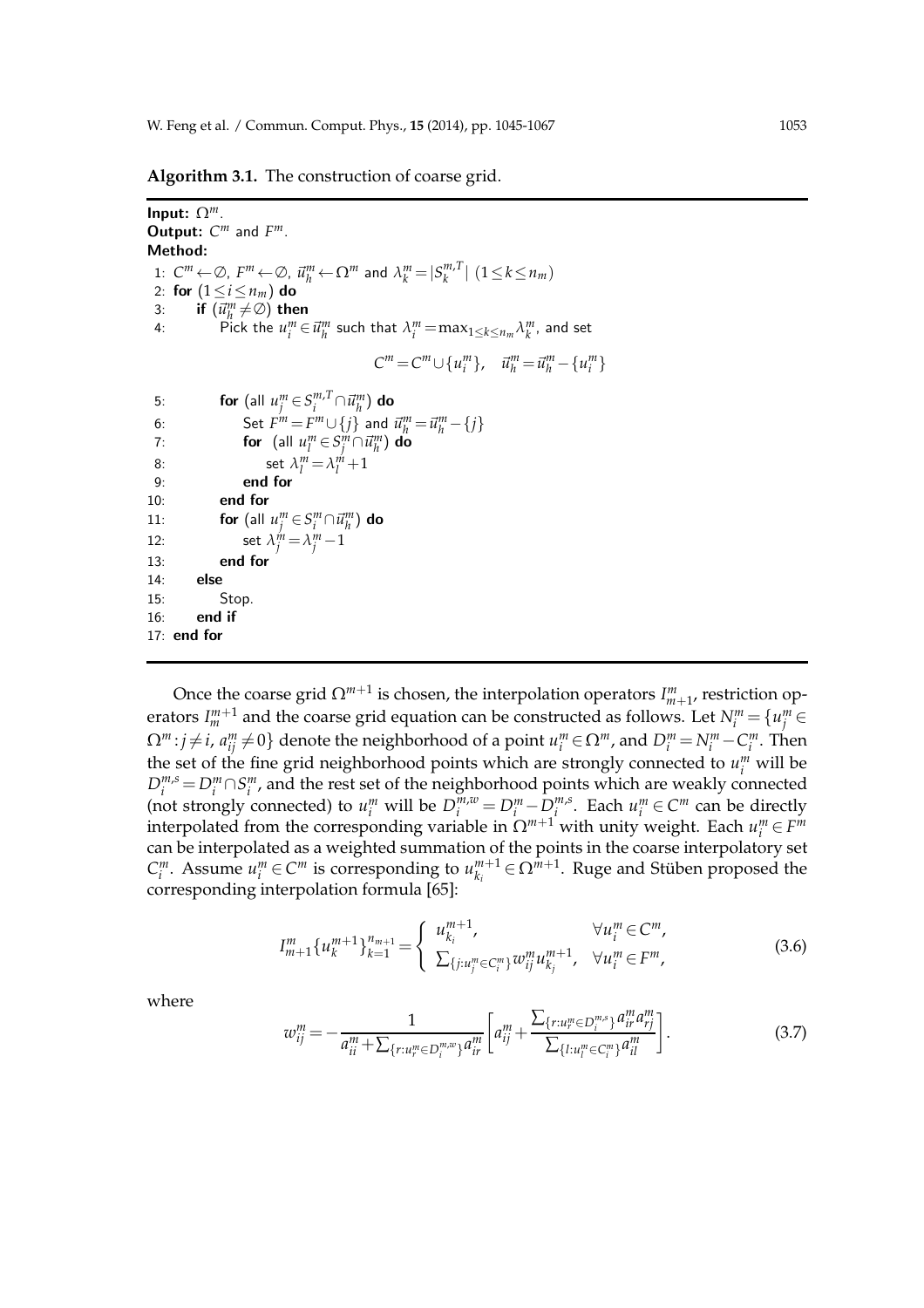The Galerkin type method in [65] is a simple approach to define the restriction operator *I m*+1 *m*

$$
I_m^{m+1} = (I_{m+1}^m)^T
$$
\n(3.8)

and

$$
A_h^{m+1} = I_m^{m+1} A_h^m I_{m+1}^m, \quad \vec{b}_h^{m+1} = I_m^{m+1} \vec{b}_h^m I_{m+1}^m.
$$

In the solution phase, the smoothing operator needs to be chosen with proper parameters  $\nu_1$  and  $\nu_2$ , which are the number of the pre-smoothing and post-smoothing steps. In the next section, we will investigate the influence of the type of the operator (Gauss-Seidel and incomplete LU) and these two parameters. Furthermore, we will consider *V*-cycle only with the maximum number of levels *M* in this article. Another critical component of AMG is the stopping tolerance, which may have significant effect on the accuracy. Our study in the next section shows that the tolerance needs to be small enough for the chosen mesh size. Once all the above components are specified, the recursively defined IFE-AMG algorithm (Algorithm 3.2) with *V*-cycle can be proposed in the usual framework as follows [65].

**Algorithm 3.2.** The IFE-AMG algorithm of the elliptic interface problem.

Input: Model parameters and AMG parameters. **Output:** IFE-AMG approximation solution  $\vec{u}_h$ . Method: 1: Assemble the matrix from the IFE formulation:  $A_h\!=\!(a_{ij})_{n\times n}$  with  $a_{ij}\!=\!\sum_{T\in\mathcal{T}_h}\int_T\beta\nabla\phi_{k_i}\!\cdot\!\nabla\phi_{k_j}dX$ , where  $\phi_{k_i}, \phi_{k_j} \in S_{h,0}^{IFE}(\Omega)$ 2: Assemble the vector from the IFE formulation:  $\vec{b}_h = (f_i)_{n \times 1}$  with  $f_i = \sum_{T \in \mathcal{T}_h} \int_T \phi_{k_i} f dX$  $\sum_{s\in\mathcal{I}^b_h}(\sum_{T\in\mathcal{T}_h}\int_T\beta\nabla\phi_{k_i}\cdot\nabla\phi_s dX)g(X_s)$ , where  $\phi_{k_i}\!\in\!S^{IFE}_{h,0}(\Omega)$  and  $\phi_s\!\in\!S^{IFE}_h(\Omega)$ 3: relative residual=1,  $\vec{u}_h = 0$ 4: while relative residual>tolerance do 5:  $m=1, A_h^1 = A_h, \ \vec{b}_h^1 = \vec{b}_h, \ \vec{u}_h^1 = \vec{u}_h$ 6: Call algorithm  $MG(A_n^m, \vec{u}_h^m, \vec{b}_{h}^m, \Omega^m, \nu_1, \nu_2, m)$  as follows: 7: Call Algorithm 3.1 with  $\Omega^m$  to obtain the  $C^m$  and  $F^m$ 8: Set  $\Omega^{m+1} = C^m$ 9: Define  $I_{m+1}^m$ ,  $I_m^{m+1} = (I_{m+1}^m)^T$ 10: Pre-smooth:  $\vec{u}^m_{h} := \text{smooth}(A^m_h, \vec{u}^m_h, \vec{b}^m_h, \nu_1)$ 11:<br>
Residual:  $\vec{r}_h^m = \vec{b}_h^m - A_h^m \vec{u}_h^m$ <br>
12:<br>
Coarsening:  $\vec{r}_h^{m+1} = I_m^{m+1} r^m$ ,  $A_h^{m+1} = I_m^{m+1} A_h^m I_{m+1}^m$ ,  $\vec{b}_h^{m+1} = I_m^{m+1} \vec{b}_h^m I_{m+1}^m$ 13: If  $m = M$ 14: Solve:  $A_h^{m+1} \delta^{m+1} = \vec{r}_h^{m+1}$ 15: Else 16: Recursion:  $\delta^{m+1} = MG(A_{h}^{m+1}, 0, \vec{r}_{h}^{m+1}, \Omega^{m+1}, \nu_1, \nu_2, m+1)$ 17: EndIf 18: Correction:  $\vec{u}_h^m = \vec{u}_h^m + I_{m+1}^m \delta^{m+1} I_m^{m+1}$ 19: Post-smooth:  $\vec{u}_h^m := \text{smooth}(A_h^m, \vec{u}_h^m, \vec{b}_h^m, \nu_2)$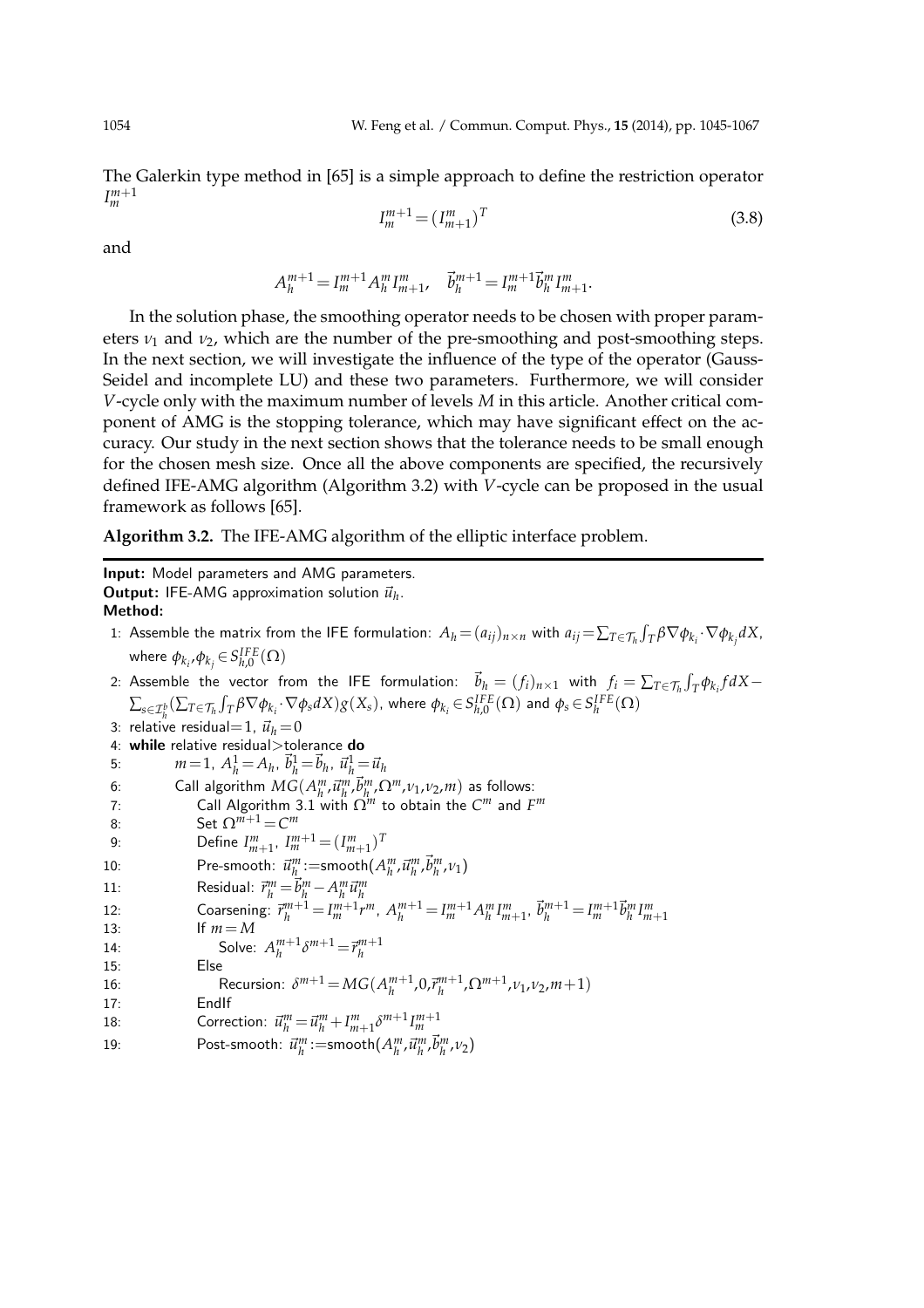20: END of MG 21:  $\vec{u}_h = \vec{u}_h^1$ 22: relative residual =  $\|\vec{b}_h - A_h\vec{u}_h\|/\|\vec{b}_h\|$ 23: end while

Now we discuss the parabolic moving interface problem (1.3)-(1.4b), for which we will utilize a Crank-Nicolson-type IFE method [37] together with the above IFE-AMG algorithm. The matrix formed at each time iteration step will be different from the one from elliptic equation, but still symmetric positive definite.

At any time *t*, we define  $\mathcal{N}_h^{i,t}$  $h_h^{\tau,\mu}$  to be the set of nodes of all interface elements at the time *t* and let  $\mathcal{N}_h^{n,t} = \mathcal{N}_h / \mathcal{N}_h^{i,t}$  $\gamma_h^{\prime t,l}$  denote the rest of the nodes. Let  $\phi_j^t(X)$  denote the global bilinear or linear IFE basis function, which has been discussed in Section 2, associated with the node  $X_j \in \mathcal{N}_h^{i,t}$  at the time *t* while  $\phi_j^t(X)$  is a standard global linear finite element basis function for  $X_j \in \mathcal{N}_h^{n,t}$ . Then we look for an IFE approximate solution to the parabolic interface problem  $(1.3)$ - $(1.4b)$  in the following form:

$$
u_h(t, X) = \sum_{X_j \in \mathcal{N}_h} u_j(t) \phi_j^t(X).
$$
\n(3.9)

From the above definitions, we know that if  $X_j{\in}{\mathcal N}_h^{i,t}$ , then  $\phi_j^t(X)$  depends on the interface location, hence depends on the time *t*. On the other hand,  $\phi_j^t(X)$  is independent of the time *t* for  $X_j \in \mathcal{N}_h^{n,t}$ . Therefore,

$$
\frac{\partial u_h(t, X)}{\partial t} = \sum_{X_j \in \mathcal{N}_h} \frac{\partial u_j(t)}{\partial t} \phi_j^t(X) + \sum_{X_j \in \mathcal{N}_h^{i,t}} u_j(t) \frac{\partial \phi_j^t(X)}{\partial t}.
$$
(3.10)

Based on the following standard weak form at a given time *t*:

$$
\int_{\Omega} v \frac{\partial u}{\partial t} dX + \int_{\Omega} \nabla v \cdot (\beta \nabla u) dX = \int_{\Omega} v f dX, \quad \forall v \in H_0^1(\Omega),
$$

which is equivalent to

$$
\sum_{T\in\mathcal{T}_h}\int_T v\frac{\partial u}{\partial t}dX+\sum_{T\in\mathcal{T}_h}\int_T \nabla v\cdot(\beta\nabla u)dX=\int_{\Omega}vf dX,\quad \forall v\in H_0^1(\Omega),
$$

the following system can be obtained from the IFE semi-discretization [37]:

$$
M_h(t)\mathbf{u}'(t) + K_h(t)\mathbf{u}(t) + A_h(t)\mathbf{u}(t) = \mathbf{f}(t),
$$
\n(3.11)

where

•  $M_h(t) = (m_{ij}(t))$  is the mass matrix with  $m_{ij} = \int_{\Omega} \phi_i^t \phi_j^t dX$ .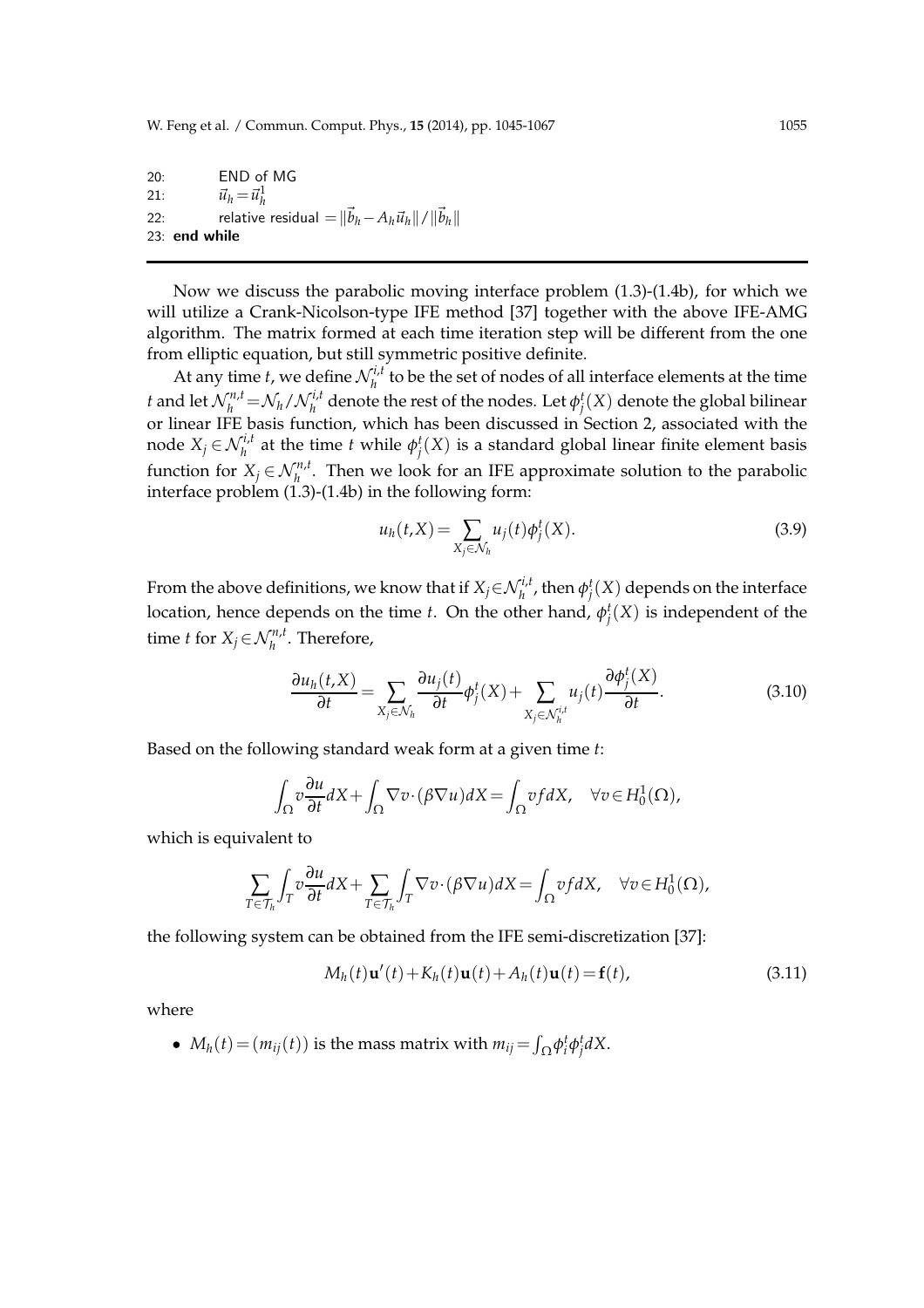- $K_h(t) = (k_{ij}(t))$  with  $k_{ij} = \int_{\Omega} \phi_i^t \partial \phi_j^t / \partial t dX$ .
- $A_h(t) = (a_{ij}(t))$  is the stiffness matrix with  $a_{ij} = \int_{\Omega} \nabla \phi_i^t \cdot (\beta \nabla \phi_j^t) dX$ .
- **f**(*t*) = ( $f_i(t)$ ) is the source vector with  $f_i(t) = \int_{\Omega} \phi_i^t f dX$ .
- **u**(*t*) is the vector whose entries are  $u_i(t)$ , i.e.,  $\mathbf{u}(t) = (u_i(t))$ .

For the time discretization, without loss of generality, we use a uniform partition  $0 = t_0 < t_1 < \cdots < t_N = T$  in time, where  $t_n = n\tau$  with  $\tau = T_{end}/N$ . Then we look for approximations such that

$$
u_h^n(X) = \sum_{X_j \in \mathcal{N}_h} u_j^n \phi_j^{t_n}(X) \approx u_h(t_n, X).
$$

In effect, we look for  $\vec{u}^n = (u_j^n) \approx \vec{u}(t_n)$ , for  $n = 1, 2, \cdots, N$ . Then applying the idea of Crank-Nicolson type discretization to (3.11) leads to the following algorithm [37]:

$$
\left(M_h^{n+\frac{1}{2},n+\frac{1}{2}} + \frac{\tau}{2}A_h^{n+\frac{1}{2},n+\frac{1}{2},n+\frac{1}{2}} + \frac{\tau}{2}K_h^{n+\frac{1}{2},n+\frac{1}{2}}\right)\vec{u}^{n+1} = \left(M_h^{n+\frac{1}{2},n+\frac{1}{2}} - \frac{\tau}{2}A_h^{n+\frac{1}{2},n+\frac{1}{2}} - \frac{\tau}{2}K_h^{n+\frac{1}{2},n+\frac{1}{2}}\right)\vec{u}^n + \tau\vec{f}^{n+\frac{1}{2},n+\frac{1}{2}},
$$
\n(3.12)

where

- $M_h^{n_v, n_u} = (m_{ij}^{n_v, n_u})$  is the mass matrix, where  $m_{ij}^{n_v, n_u} = \int_{\Omega} \phi_i^{t_{n_v}}$  $e^{t_{n_v}}$ φ $^{{t_{n_u}}}$ *j dX*.
- $\bullet~~ A_h^{n_\beta,n_v,n_u} \!=\! (a_{ij}^{n_\beta,n_v,n_u})$  is the stiffness matrix, where  $a_{ij}^{n_\beta,n_v,n_u} \!=\! \int_\Omega \nabla \phi_i^{t_{n_v}}\!\cdot\!(\beta^{t_{n_\beta}} \nabla \phi_j^{t_{n_u}}) dX.$

• 
$$
K_h^{n_v,n_u} = (k_{ij}^{n_v,n_u})
$$
, where  $k_{ij}^{n_v,n_u} = \int_{\Omega} \phi_i^{t_{nv}} (\partial / \partial t \phi_j^{t_{nu}}) dX$ .

•  ${\bf f}^{n_v, n_f} = (f_i^{n_v, n_f})$  $f^{n_v, n_f}_i$ ) is right hand side vector, where  $f^{n_v, n_f}_i = \int_{\Omega} \phi^{t_{n_v}}_i$  $\int_i^{t_{n_v}} f^{t_{n_f}} dX$ .

Here  $n_v$ ,  $n_u$ ,  $n_\beta$ , and  $n_f$  denote the time levels for the test function  $v$ , trial function  $u$ , coefficient function *β*, source function *f* , respectively.

The matrix  $M_h^{n+1/2,n+1/2} + \frac{\tau}{2} A_h^{n+1/2,n+1/2,n+1/2} + \frac{\tau}{2} K_h^{n+1/2,n+1/2}$  $\int_{h}^{h+1/2,h+1/2}$  is not symmetric since  $K_h^{n+1/2,n+1/2}$  $\sum_{h}$ <sup>n+1/2,n+1/<sup>2</sup> is not symmetric. However, a simplified algorithm has been proposed based</sup> on Theorem 3.1 in [37] and numerically illustrated to be optimally convergent in [37]:

$$
\left(M_h^{n+\frac{1}{2},n+\frac{1}{2}} + \frac{\tau}{2} A_h^{n+\frac{1}{2},n+\frac{1}{2},n+\frac{1}{2}}\right) \vec{u}^{n+1}
$$
\n
$$
= \left(M_h^{n+\frac{1}{2},n+\frac{1}{2}} - \frac{\tau}{2} A_h^{n+\frac{1}{2},n+\frac{1}{2},n+\frac{1}{2}}\right) \vec{u}^n + \tau \vec{f}^{n+\frac{1}{2},n+\frac{1}{2}}.
$$
\n(3.13)

In this algorithm, the matrix  $M_h^{n+1/2,n+1/2} + \frac{\tau}{2} A_h^{n+1/2,n+1/2,n+1/2}$  $\int_{h}^{n+1/2,n+1/2,n+1/2}$  is symmetric positive definite matrix, which is critical to the AMG method. Then the IFE-AMG algorithm proposed above can be utilized to solve the linear system at each time iteration step with

$$
A_h^1 = M_h^{n + \frac{1}{2}, n + \frac{1}{2}} + \frac{\tau}{2} A_h^{n + \frac{1}{2}, n + \frac{1}{2}, n + \frac{1}{2}} ,
$$
  

$$
\vec{b}_h^1 = \left( M_h^{n + \frac{1}{2}, n + \frac{1}{2}} - \frac{\tau}{2} A_h^{n + \frac{1}{2}, n + \frac{1}{2}, n + \frac{1}{2}} \right) \vec{u}^n + \tau \vec{f}^{n + \frac{1}{2}, n + \frac{1}{2}} .
$$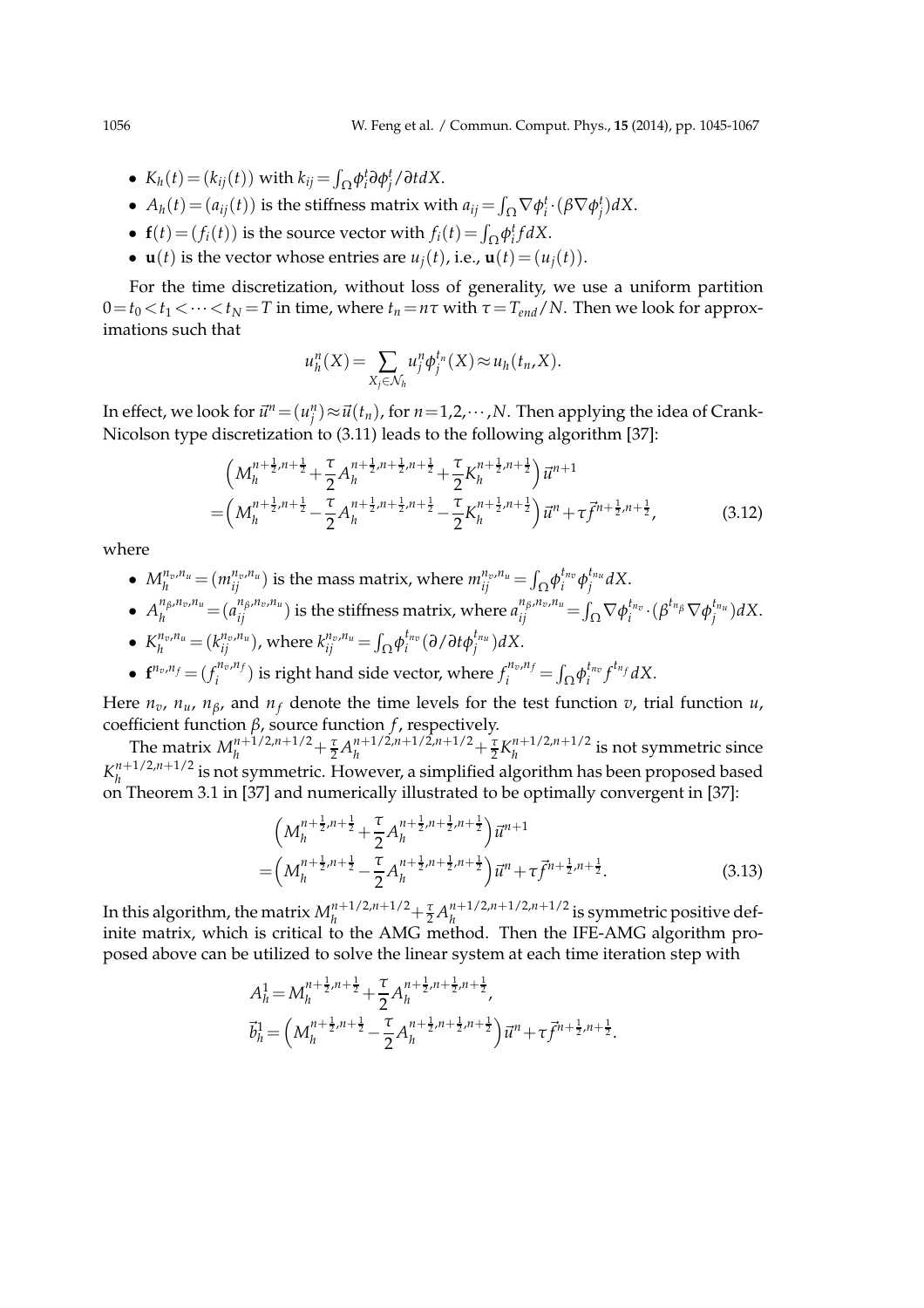### **4 Numerical experiments**

In this section, we present numerical examples to illustrate the features of bilinear and linear immersed finite element methods with algebraic multigrid solvers for both the stationary and moving interface problems. We set the initial vector  $u^0$  to be 0 and the strong connection threshold  $\eta = 0.25$ . We denote number of *V*-cycles by *V's*, the size of the coarsest mesh by *N<sup>c</sup>* , and the stopping tolerance on residual by *tol*. The Gauss-Seidel (GS) and incomplete LU (ILU) iterations are compared as the pre-smoothing and postsmoothing operations.

#### **4.1 Numerical experiments for the steady interface problem**

We consider the steady interface problem defined by  $(1.1)-(1.2b)$  on the typical rectangular domain  $\Omega = [-1,1] \times [-1,1]$ .

#### **4.1.1 Circular interface**

The interface curve  $\Gamma$  is a circle with radius  $r_0 = \pi/6.28$  that separates  $\Omega$  into two subdomains  $\Omega^-$  and  $\Omega^+$  with  $\Omega^- = \{(x,y)|x^2+y^2 \le r_0^2\}$ . The coefficient function is

$$
\beta(x,y) = \begin{cases} \beta^-, & (x,y) \in \Omega^-, \\ \beta^+, & (x,y) \in \Omega^+, \end{cases}
$$

where  $\beta$ <sup>-</sup> = 1 and  $\beta$ <sup>+</sup> = 10 are chosen in this example. The boundary condition function  $g(x,y)$  and the source term  $f(x,y)$  are chosen such that the following function *u* is the exact solution

$$
u(x,y) = \begin{cases} \frac{r^{\alpha}}{\beta^{-}}, & \text{if } r \le r_0, \\ \frac{r^{\alpha}}{\beta^{+}} + \left(\frac{1}{\beta^{-}} - \frac{1}{\beta^{+}}\right) r_0^{\alpha}, & \text{otherwise,} \end{cases}
$$
(4.1)

with  $\alpha = 5$ ,  $r = \sqrt{x^2 + y^2}$ . We use the bilinear immersed finite elements in this numerical experiment.

The errors of the IFE-AMG solutions with Gauss-Seidel smoother and various step size for small circular interface jump are given in Table 1. Using linear regression, we can also see that the errors in this table obey

$$
||u - u_h||_{L^2} \approx 0.4229h^{2.0022},
$$
  

$$
|u - u_h|_{H^1} \approx 0.8957h^{0.9844}.
$$

The errors of the IFE-AMG solutions with incomplete LU smoother and various step size for small interface are given in Table 2. Using linear regression, we can also see that the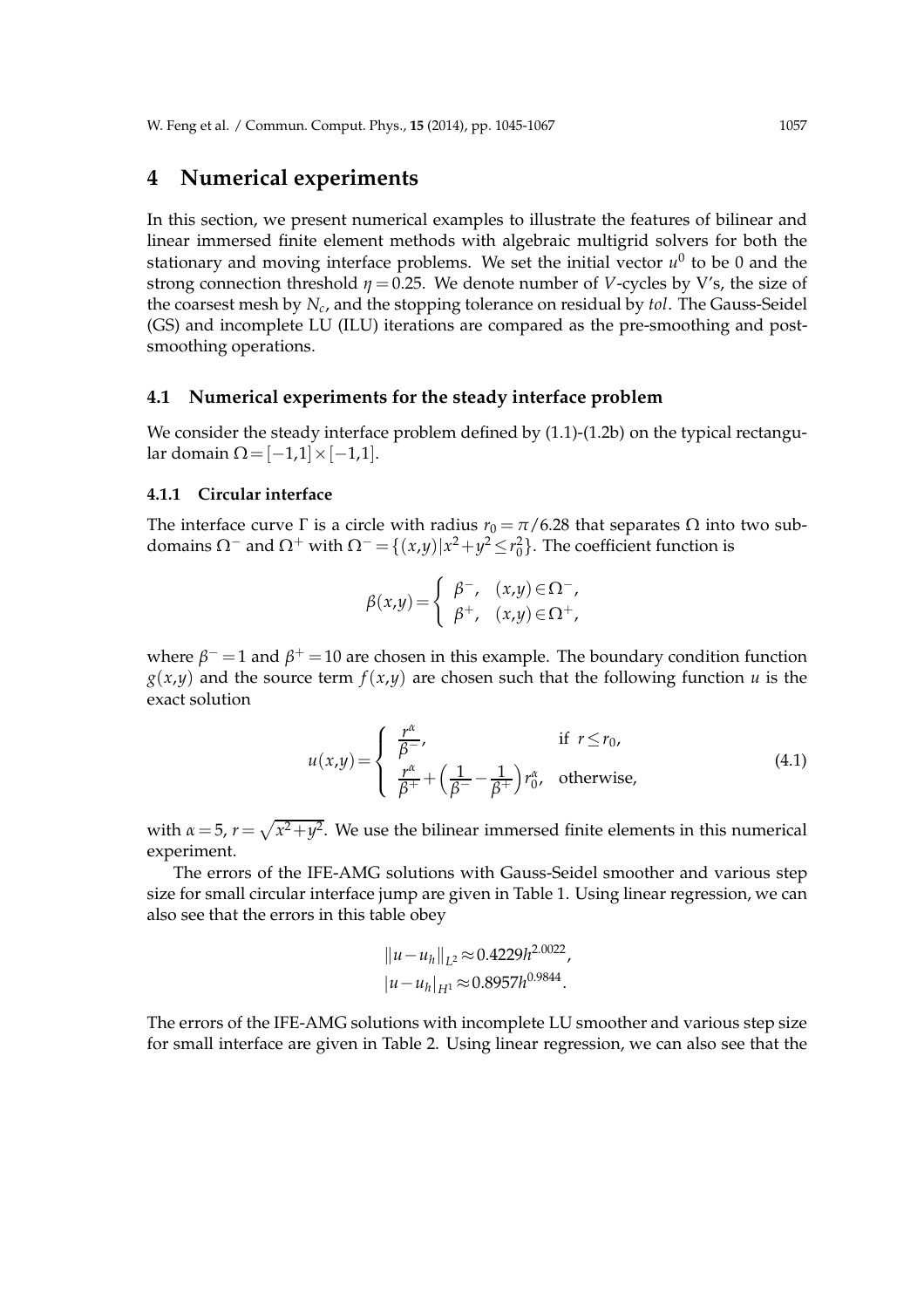Table 1: Errors of the bilinear IFE-AMG solution for the circular interface problem with GS smoother, *tol*=10−<sup>8</sup> ,  $\beta^-/\beta^+ = 1/10$ , and  $\nu_1 = \nu_2 = 2$ .

| h     | $N_c$             | $  u - u_h  _{L^2}$      | $ u-u_h _{H^1}$          | $  u-u_h  _{l^{\infty}}$ | V's |
|-------|-------------------|--------------------------|--------------------------|--------------------------|-----|
| 1/16  | $5^2$             | $1.65383 \times 10^{-3}$ | $5.88161 \times 10^{-2}$ | $9.50035 \times 10^{-4}$ |     |
| 1/32  | $26^{2}$          | $4.09991 \times 10^{-4}$ | $2.94836 \times 10^{-2}$ | $4.85435\times10^{-4}$   | 19  |
| 1/64  | 97 <sup>2</sup>   | $1.01487 \times 10^{-4}$ | $1.48173\times10^{-2}$   | $3.25996 \times 10^{-4}$ | 19  |
| 1/128 | 347 <sup>2</sup>  | $2.51954 \times 10^{-5}$ | $7.52028\times10^{-3}$   | $1.60087\times10^{-4}$   | 39  |
| 1/256 | 1235 <sup>2</sup> | $6.46598\times10^{-6}$   | $3.84101 \times 10^{-3}$ | $7.68170\times10^{-5}$   | 130 |

Table 2: Errors of the bilinear IFE-AMG solution for the circular interface problem with ILU smoother, *tol*=10−<sup>8</sup> ,  $\beta^-/\beta^+ = 1/10$ , and  $\nu_1 = \nu_2 = 2$ .

| h.                | $N_c$    | $  u - u_h  _{L^2}$               | $ u-u_h _{H^1}$          | $  u-u_h  _{I^{\infty}}$ | V′s ∥         |
|-------------------|----------|-----------------------------------|--------------------------|--------------------------|---------------|
| 1/16              | $5^2$    | $1.65383 \times 10^{-3}$          | $5.88161 \times 10^{-2}$ | $9.50022\times10^{-4}$   |               |
| 1/32              | $26^{2}$ | $4.10048\times10^{-4}$            | $2.94836 \times 10^{-2}$ | $4.85274\times10^{-4}$   |               |
| 1/64              | $97^2$   | $1.01303 \times 10^{-4}$          | $1.48173\times10^{-2}$   | $3.26107 \times 10^{-4}$ |               |
| $\parallel$ 1/128 | $347^2$  | $2.51978 \times 10^{-5}$          | $7.52028\times10^{-3}$   | $1.59894 \times 10^{-4}$ | $5 \parallel$ |
| $\parallel$ 1/256 |          | $1235^2$ $7.04174 \times 10^{-6}$ | $3.84099\times10^{-3}$   | $7.79246 \times 10^{-5}$ | 10            |

Table 3: Errors of the bilinear IFE-AMG solution for the circular interface problem with GS smoother, *tol*=10−<sup>8</sup> ,  $\beta^-/\beta^+ = 1/10000$ , and  $\nu_1 = \nu_2 = 2$ .

| h                 | $N_c$            | $  u - u_h  _{L^2}$                                        | $ u-u_h _{H^1}$                                                            | $  u-u_h  _{I^{\infty}}$ | V′s |
|-------------------|------------------|------------------------------------------------------------|----------------------------------------------------------------------------|--------------------------|-----|
| 1/16              | $13^2$           |                                                            | $4.30316 \times 10^{-4}$ $2.14209 \times 10^{-2}$ $6.87757 \times 10^{-4}$ |                          | 92  |
| 1/32              | $43^2$           | $1.14524\times10^{-4}$                                     | $1.04928 \times 10^{-2}$ $2.41457 \times 10^{-4}$                          |                          | 92  |
| 1/64              | $142^2$          |                                                            | $2.83999 \times 10^{-5}$ $4.88765 \times 10^{-3}$                          | $8.59457 \times 10^{-5}$ | 92  |
| 1/128             | 382 <sup>2</sup> | $6.81981\times10^{-6}$                                     | $2.41970 \times 10^{-3}$                                                   | $3.39365 \times 10^{-5}$ | 167 |
| $\parallel$ 1/256 |                  | $1327^2$ $1.57121 \times 10^{-6}$ $1.21438 \times 10^{-3}$ |                                                                            | $1.77984\times10^{-5}$   | 170 |

errors in this table obey

$$
||u - u_h||_{L^2} \approx 0.3882h^{1.9776},
$$
  

$$
|u - u_h|_{H^1} \approx 0.8957h^{0.9844}.
$$

These linear regressions indicate that the bilinear IFE-AMG solutions with Gauss-Seidel or incomplete LU smoothers can converge with the optimal rates for small interface jump, which are second order in  $L^2$  norm and first order in  $H^1$  semi-norm.

The errors of the IFE-AMG solutions for large interface jump are given in Table 3. Using linear regression, we can also see that the errors in this table obey

$$
||u - u_h||_{L^2} \approx 0.1245h^{2.0265},
$$
  

$$
|u - u_h|_{H^1} \approx 0.3801h^{1.0398},
$$

which indicate that the bilinear IFE-AMG solutions can converge with the optimal rates for large interface jump.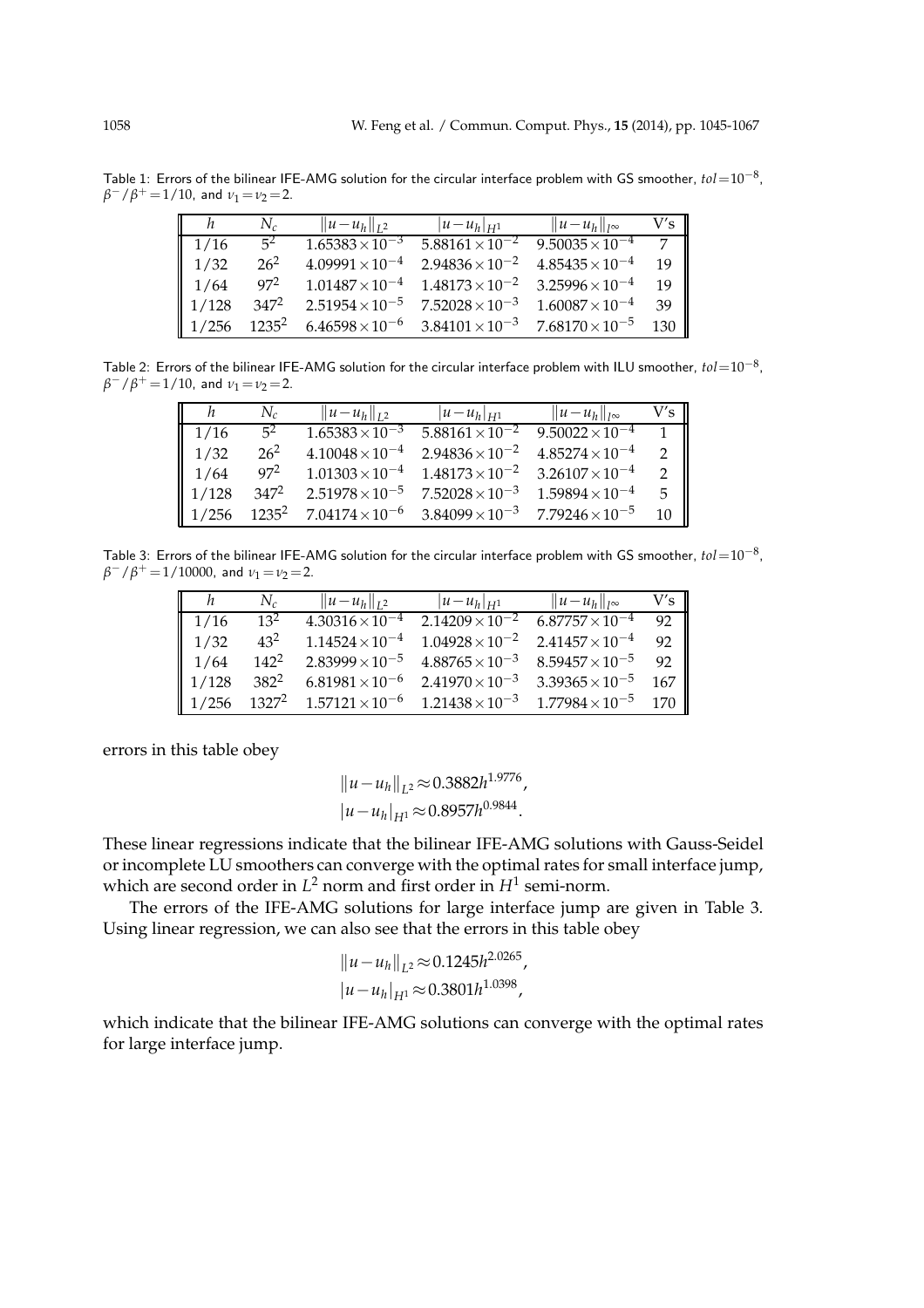|       |     | GS smoother | ILU smoother |                                                                                                 |  |
|-------|-----|-------------|--------------|-------------------------------------------------------------------------------------------------|--|
|       |     |             |              | $v_1 = v_2 = 1$ $v_1 = v_2 = 2$ $v_1 = v_2 = 3$ $v_1 = v_2 = 1$ $v_1 = v_2 = 2$ $v_1 = v_2 = 3$ |  |
| 1/16  |     |             |              |                                                                                                 |  |
| 1/32  | 22  | 1 Q         |              |                                                                                                 |  |
| 1/64  | 22  | 10          | 18           |                                                                                                 |  |
| 1/128 | 45  | 39          | 36           |                                                                                                 |  |
| 1/256 | 148 | 130         | 117          |                                                                                                 |  |

Table 4: Number of *V*-cycles of the bilinear IFE-AMG solution for the circular interface problem with *tol*=10−<sup>8</sup> .

Table 5: Errors of the bilinear IFE-AMG solution for the circular interface problem with GS smoother, *tol*=10−<sup>6</sup> ,  $\beta^-/\beta^+$  = 1/10, and  $\nu_1 = \nu_2$  = 2.

|                   | $N_c$    | $  u - u_h  _{L^2}$      | $ u-u_h _{H^1}$          | $  u-u_h  _{l^{\infty}}$ | V's               |
|-------------------|----------|--------------------------|--------------------------|--------------------------|-------------------|
| $\parallel$ 1/16  | $5^2$    | $1.65322\times10^{-3}$   | $5.88161 \times 10^{-2}$ | $9.51021 \times 10^{-4}$ | $5 \parallel$     |
| $\parallel$ 1/32  | $26^2$   | $4.03984 \times 10^{-4}$ | $2.94836 \times 10^{-2}$ | $5.03028\times10^{-4}$   | $\parallel$<br>12 |
| $\parallel$ 1/64  | $97^2$   | $9.35785 \times 10^{-5}$ | $1.48173\times10^{-2}$   | $3.56913 \times 10^{-4}$ | $12 \parallel$    |
| $\parallel$ 1/128 | $347^2$  | $6.39989 \times 10^{-5}$ | $7.52157\times10^{-3}$   | $2.28196 \times 10^{-4}$ | 36                |
| $\parallel$ 1/256 | $1235^2$ | $2.04489\times10^{-4}$   | $3.88786 \times 10^{-3}$ | $3.58655\times10^{-4}$   | 70                |

Table 6: Errors of the bilinear IFE-AMG solution for the circular interface problem with ILU smoother,  $tol{=}10^{-6}$ ,  $\beta^-/\beta^+$  = 1/10, and  $\nu_1 = \nu_2$  = 2.

| h                 | $N_c$    | $  u - u_h  _{L^2}$      | $ u-u_h _{H^1}$                                   | $  u-u_h  _{l^{\infty}}$                          | V's           |
|-------------------|----------|--------------------------|---------------------------------------------------|---------------------------------------------------|---------------|
| 1/16              | $5^2$    | $1.65383 \times 10^{-3}$ |                                                   | $5.88161 \times 10^{-2}$ $9.50022 \times 10^{-4}$ | $\mathbf{1}$  |
| 1/32              | $26^2$   | $4.08628 \times 10^{-4}$ | $2.94836 \times 10^{-2}$ $4.87086 \times 10^{-4}$ |                                                   | 1             |
| 1/64              | 972      | $1.01303 \times 10^{-4}$ |                                                   | $1.48173 \times 10^{-2}$ $3.26107 \times 10^{-4}$ | $\mathcal{D}$ |
| $\parallel$ 1/128 | $347^2$  | $7.94820\times10^{-5}$   | $7.52023\times10^{-3}$                            | $2.26107\times10^{-4}$                            | 3             |
| $1/256$           | $1235^2$ | $2.18685\times10^{-4}$   | $3.87460\times10^{-3}$                            | $2.67979 \times 10^{-4}$                          | 70            |

The smoother usually has significant impact on the efficiency and accuracy of the solution. From Table 1 and Table 2, it can be also easily observed that the incomplete LU smoother significantly reduces the number of *V*-cycles, which dramatically improve the efficiency of the IFE-AMG method. Furthermore, from Table 4, we can also see that the increase of the number of smoothing steps may decrease the number of *V*-cycles while it increases the cost in smoothing phase. Hence the number of smoothing steps needs to be chosen properly in order to balance the total cost. The errors for the bilinear IFE-AMG solution with  $v_1 = v_2 = 1$  and  $v_1 = v_2 = 3$  are similar to those in Table 1 and Table 2. So we omit the corresponding data to shorten the presentation of the article.

In the following we will investigate the influence of the tolerance on the convergence of the IFE solutions for the interface problems. From Table 1 and Table 2, we can see that the bilinear IFE-AMG solutions with both Gauss-Seidel and incomplete LU smoothers converge in the optimal rates when *tol* = 10−<sup>8</sup> . However, from Table 5 and Table 6, we can see that when *tol* = 10−<sup>6</sup> the bilinear IFE-AMG solutions do not perform optimally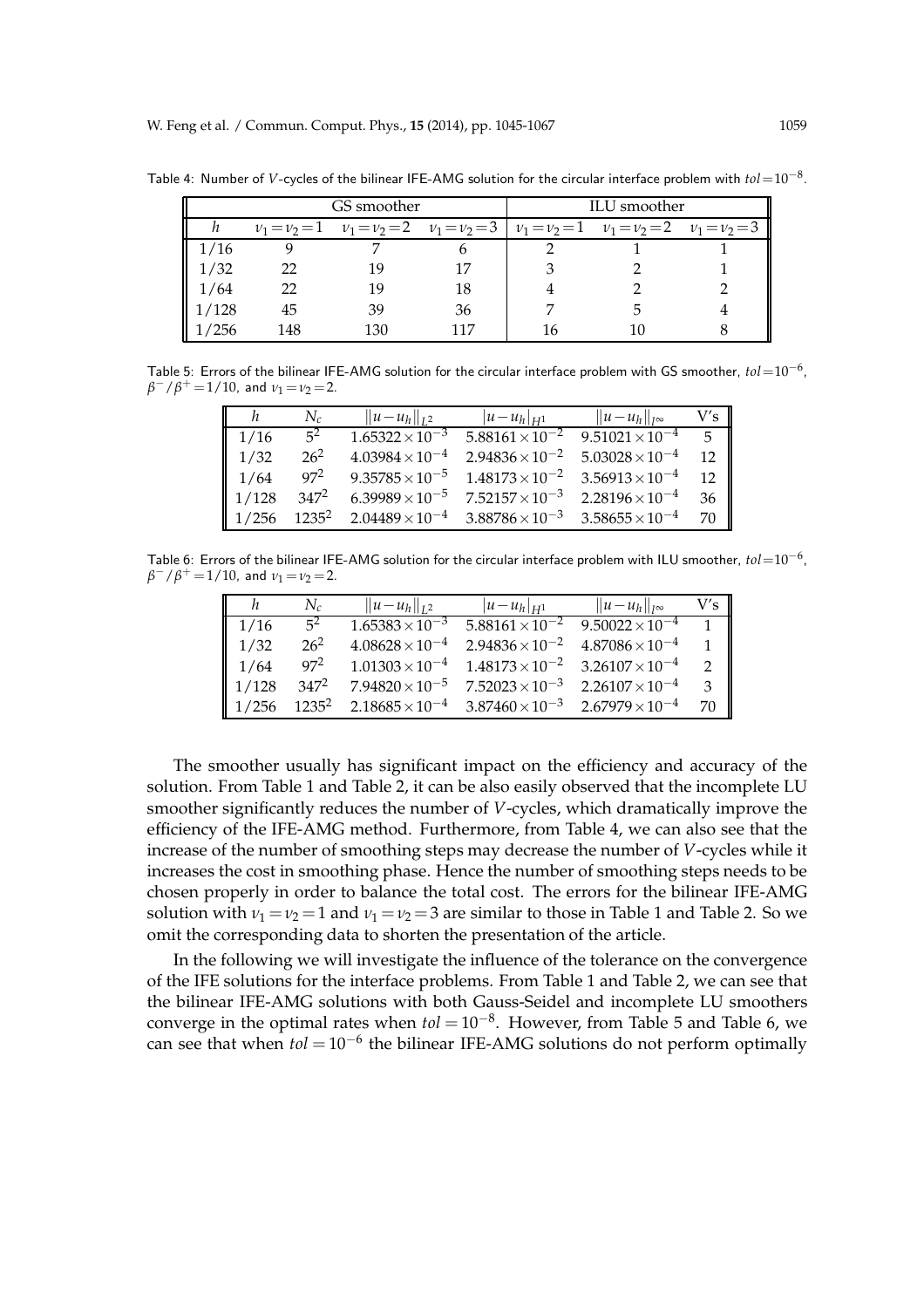any more. This indicates that the tolerance needs to be small enough for the chosen mesh size in order to keep the optimal convergence.

#### **4.1.2 Elliptical interface**

The interface curve  $\Gamma$  is an ellipse with its center at  $(x_0, y_0)$ , whose major and minor radius are  $r_x$ , and  $r_y$ . The elliptical interface separates  $\Omega$  into two sub-domains  $\Omega^-$  and  $\Omega^+$  with  $\Omega^- = \{(x,y) | (x-x_0)^2/r_x^2 + (y-y_0)^2/r_y^2 \le 1\}$  and we choose  $x_0 = 0$ ,  $y_0 = 0.2$ ,  $r_x = 3r_0/2$ ,  $r_y = 3r_0/4$ , and  $r_0 = \pi/6.28$  in our numerical example. The coefficient function is

$$
\beta(x,y) = \begin{cases} \beta^-, & (x,y) \in \Omega^-, \\ \beta^+, & (x,y) \in \Omega^+, \end{cases}
$$

where  $\beta^+$  = 1 and  $\beta^+$  = 10 are chosen in this example. The boundary condition function  $g(x,y)$  and the source term  $f(x,y)$  are chosen such that the following function *u* is the exact solution.

$$
u(x,y) = \begin{cases} \frac{1}{\beta - r_x^2 r_y^2 r^{\alpha}}, & (x,y) \in \Omega^-, \\ \frac{1}{\beta + r_x^2 r_y^2 r^{\alpha} + \left(\frac{1}{\beta - r_y^2}\right) r_x^2 r_y^2, & \text{otherwise,} \end{cases}
$$
(4.2)

where  $r = \sqrt{(x-x_0)^2/r_x^2 + (y-y_0)^2/r_y^2}$  and  $\alpha = 5$ . We use the linear immersed finite elements in this numerical experiment.

The errors of the IFE-AMG solutions with Gauss-Seidel smoother and various step size for small interface jump are given in Table 7. Using linear regression, we can also see that the errors in this table obey

$$
||u - u_h||_{L^2} \approx 2.3084h^{1.9992},
$$
  

$$
|u - u_h|_{H^1} \approx 7.0284h^{0.9961}.
$$

The errors of the IFE-AMG solutions with incomplete LU smoother and various step size for small interface are given in Table 8. Using linear regression, we can also see that the errors in this table obey

$$
||u - u_h||_{L^2} \approx 2.3063h^{1.9989},
$$
  

$$
|u - u_h|_{H^1} \approx 7.0284h^{0.9961}.
$$

These linear regressions indicate that the bilinear IFE-AMG solutions with Gauss-Seidel or incomplete LU smoothers can converge in the optimal rates, which are second order in  $L^2$  norm and first order in  $H^1$  semi-norm. Compared with the results of the above circular interface problem, We have similar observations for the influence of the smoother and tolerance on the convergence and efficiency. Hence we omit the corresponding data to shorten the presentation of the article.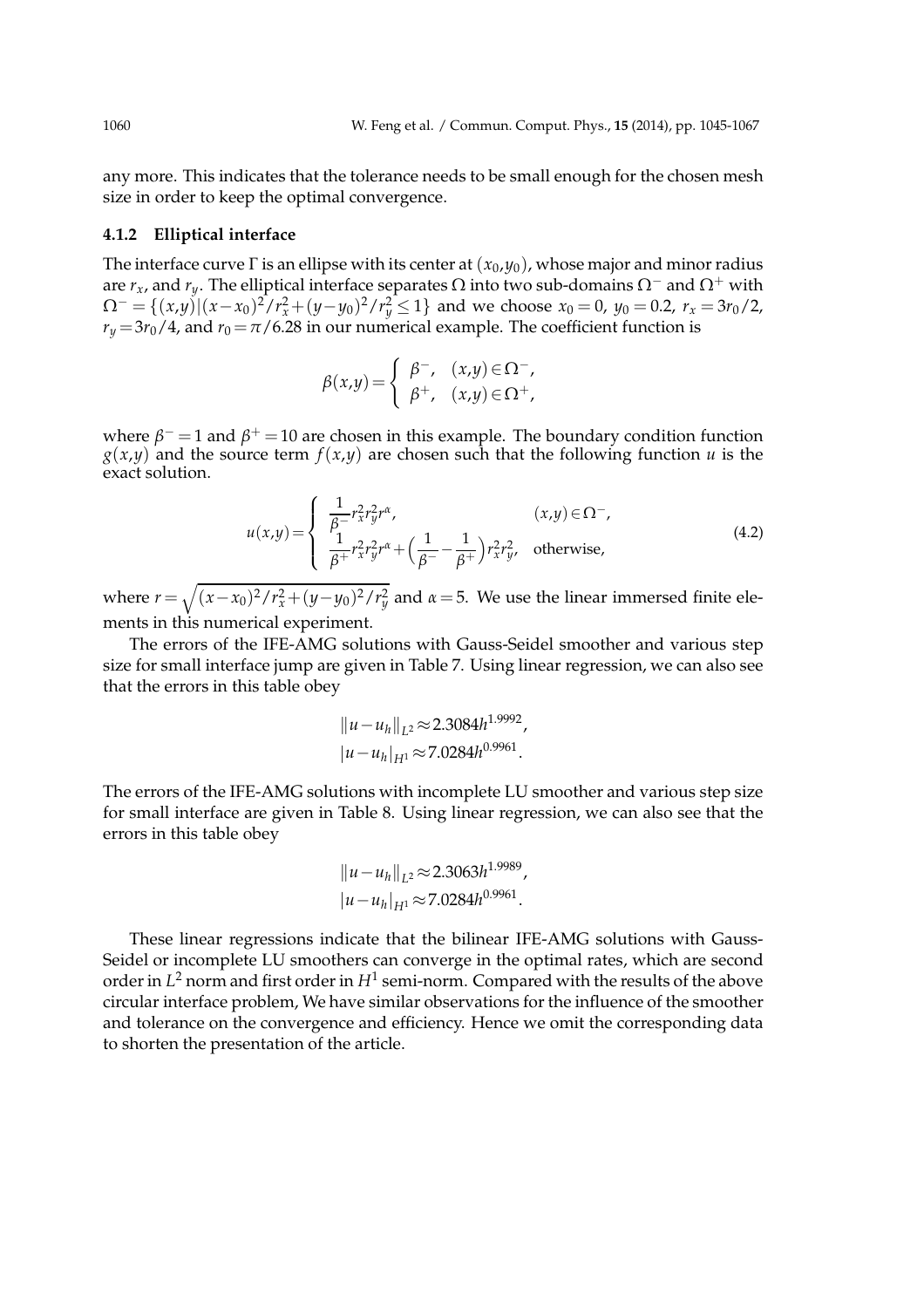Table 7: Errors of the linear IFE-AMG solution for the elliptical interface problem with GS smoother, *tol*=10−<sup>8</sup> ,  $\beta^-/\beta^+$  = 1/10, and  $\nu_1 = \nu_2$  = 2.

|                  | $N_c$            | $  u-u_h  _{L^2}$              | $ u-u_h _{H^1}$         | $  u-u_h  _{l^{\infty}}$ | V's |
|------------------|------------------|--------------------------------|-------------------------|--------------------------|-----|
| $\vert$ 1/16     | $24^2$           | $\sqrt{9.0180 \times 10^{-3}}$ | $4.4409 \times 10^{-1}$ | $2.6189 \times 10^{-3}$  | 18  |
| $\parallel$ 1/32 | $71^2$           | $2.2670\times10^{-3}$          | $2.2268 \times 10^{-1}$ | $1.5906 \times 10^{-3}$  | 19  |
| $\vert$ 1/64     | $234^{2}$        | $5.6605\times10^{-4}$          | $1.1162 \times 10^{-1}$ | $8.5101 \times 10^{-4}$  | 39  |
| 1/128            | 789 <sup>2</sup> | $1.4123 \times 10^{-4}$        | $5.5972\times10^{-2}$   | $4.7140\times10^{-4}$    | 97  |

Table 8: Errors of the linear IFE-AMG solution for the elliptical interface problem with ILU smoother, *tol*=10−<sup>8</sup> ,  $\beta^-/\beta^+$  = 1/10, and  $\nu_1 = \nu_2$  = 2.

|       | $N_c$            | $  u - u_h  _{L^2}$                             | $ u-u_h _{H^1}$         | $  u-u_h  _{I^{\infty}}$ | V′s |
|-------|------------------|-------------------------------------------------|-------------------------|--------------------------|-----|
| 1/16  | $24^{2}$         | $9.0180 \times 10^{-3}$                         | $4.4409 \times 10^{-1}$ | $2.6189 \times 10^{-3}$  |     |
| 1/32  | $71^2$           | $2.2670\times10^{-3}$                           | $2.2268 \times 10^{-1}$ | $1.5906 \times 10^{-3}$  |     |
| 1/64  | $234^2$          | $5.6632 \times 10^{-4}$ $1.1162 \times 10^{-1}$ |                         | $8.4960 \times 10^{-4}$  | 3   |
| 1/128 | 789 <sup>2</sup> | $1.4131 \times 10^{-4}$ $5.5972 \times 10^{-2}$ |                         | $4.6736 \times 10^{-4}$  | 5   |

#### **4.2 Numerical experiments for the moving interface problem**

We consider the moving interface problem defined by (1.3)-(1.4b) on  $\Omega \times [0, T_{end}]$ , where  $\Omega = (-1,1) \times (-1,1)$  and  $T_{end} = 1$ . The interface  $\Gamma(t)$  is a moving circle centered at origin with radius *r*(*t*) which separates Ω into two sub-domains  $Ω^-(t) = {(x,y) ∈ Ω : x^2 + y^2}$  <  $r(t)^2$ }, and  $\Omega^+(t)$  = { $(x,y)$  ∈  $\Omega$ :  $x^2 + y^2 > r(t)^2$ }. Let  $\beta^-$  = 1 and  $\beta^+$  = 10. The exact solution is chosen as:

$$
u(t,x,y) = \begin{cases} \frac{r^{\alpha}}{\beta -} \cos(t), & r(t) \in \Omega^{-}(t), \\ \frac{r^{\alpha}}{\beta +} \cos(t) + \left(\frac{1}{\beta^{-}} - \frac{1}{\beta^{+}}\right) r(t)^{\alpha} \cos(t), & r(t) \in \Omega^{+}(t). \end{cases}
$$
(4.3)

In all the numerical examples presented below, the radius change is governed by  $r(t)$  =  $r_0[(\sin(t)+3)/4]$  with  $r_0 = \pi/6.28$ , and we use triangular Cartesian meshes  $\mathcal{T}_h$  which are formed by partitioning Ω with  $N_s \times N_s$  rectangles of size  $h = 2/N_s$  and then cutting each rectangle into two triangles along one of its diagonal line. For time discretization, we denote its step size by  $\tau$  and define  $t_n = n\tau$ , with  $n = 1, 2, \dots, N$ . We use the linear immersed finite elements in this numerical experiment.

The errors of the IFE-AMG solutions with Gauss-Seidel smoother and various step size are given in Table 9. Using linear regression, we can also see that the errors in this table obey

$$
||u - u_h||_{L^2} \approx 0.6882h^{1.9381},
$$
  
\n
$$
|u - u_h|_{H^1} \approx 0.6709h^{0.9234}.
$$

The errors of the IFE-AMG solutions with incomplete LU smoother and various step size are given in Table 10. Using linear regression, we can also see that the errors in this table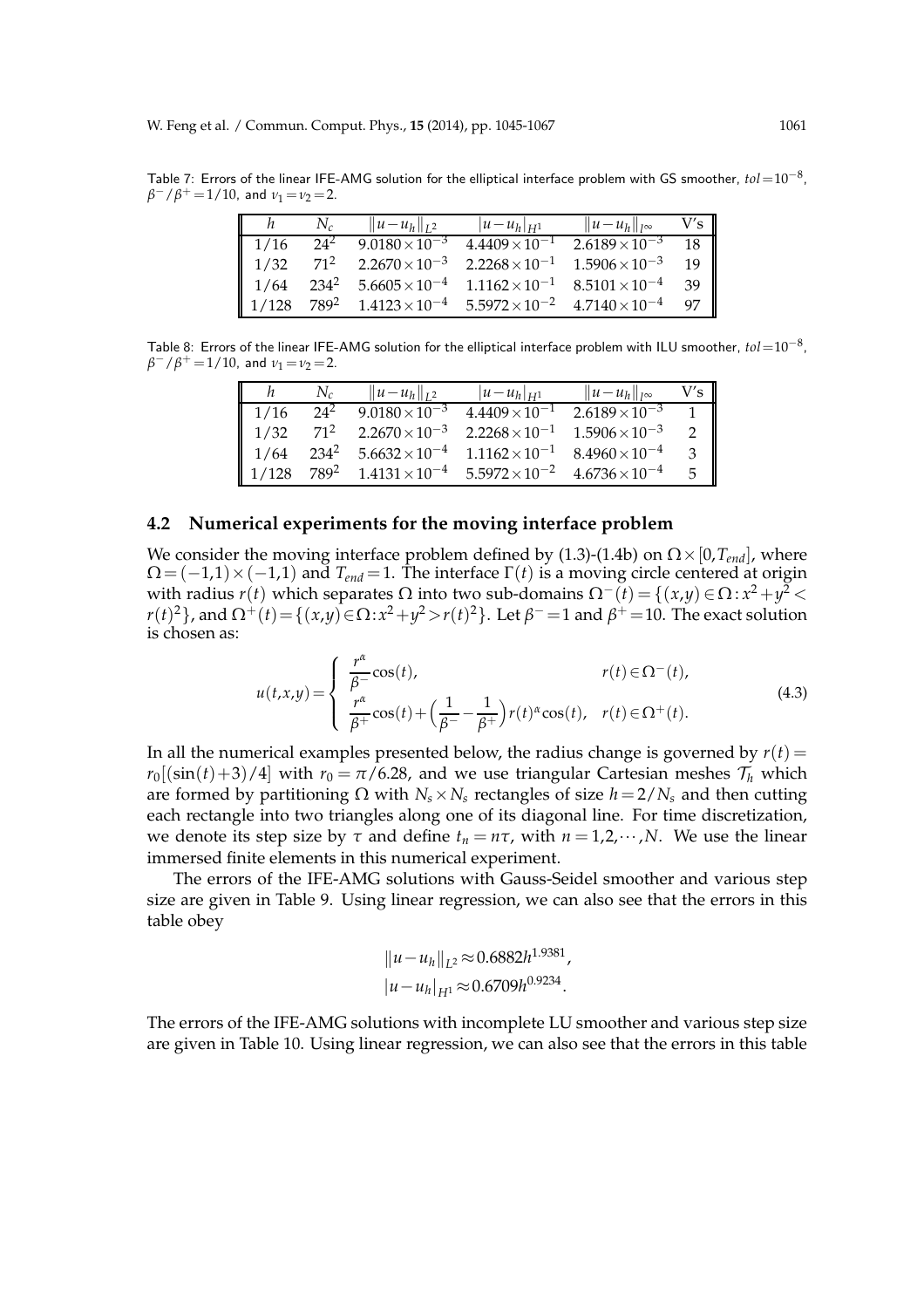Table 9: Errors of the linear IFE-AMG solution for the moving interface problem with GS smoother, *tol*=10−<sup>8</sup> , and  $v_1 = v_2 = 2$  at time  $t = T_{end}$ .

|       | $N_c$           | $  u - u_h  _{L^2}$                             | $ u-u_h _{H_1}$                                 | $  u-u_h  _{I^{\infty}}$ | V's |
|-------|-----------------|-------------------------------------------------|-------------------------------------------------|--------------------------|-----|
| 1/16  | 72              | $3.2659 \times 10^{-3}$                         | $5.2764 \times 10^{-2}$                         | $1.5801 \times 10^{-3}$  |     |
| 1/32  | $15^2$          | $8.1519\times10^{-4}$                           | $2.6920 \times 10^{-2}$ $9.2506 \times 10^{-4}$ |                          |     |
| 1/64  | 77 <sup>2</sup> | $2.1175 \times 10^{-4}$ $1.4116 \times 10^{-2}$ |                                                 | $4.5706 \times 10^{-4}$  | 14  |
| 1/128 | $263^2$         | $5.8132 \times 10^{-5}$ $7.7486 \times 10^{-3}$ |                                                 | $2.5078 \times 10^{-4}$  | 18  |

Table 10: Errors of the linear IFE-AMG solution for the moving interface problem with ILU smoother, *tol*=10−<sup>8</sup> and  $v_1 = v_2 = 2$  at time  $t = T_{end}$ .

|       | $N_c$            | $  u - u_h  _{L^2}$                             | $ u-u_h _{H_1}$                                 | $  u-u_h  _{l^{\infty}}$ |  |
|-------|------------------|-------------------------------------------------|-------------------------------------------------|--------------------------|--|
| 1/16  | $7^2$            | $3.2659 \times 10^{-3}$                         | $5.2764 \times 10^{-2}$                         | $1.5801 \times 10^{-3}$  |  |
| 1/32  | $15^2$           | $8.1519\times10^{-4}$                           | $2.6920 \times 10^{-2}$ $9.2506 \times 10^{-4}$ |                          |  |
| 1/64  | 77 <sup>2</sup>  |                                                 | $2.1175 \times 10^{-4}$ $1.4116 \times 10^{-2}$ | $4.5711 \times 10^{-4}$  |  |
| 1/128 | 263 <sup>2</sup> | $5.8122 \times 10^{-5}$ $7.7486 \times 10^{-3}$ |                                                 | $2.5078 \times 10^{-4}$  |  |

obey

$$
||u - u_h||_{L^2} \approx 0.6883h^{1.9382},
$$
  
\n
$$
|u - u_h|_{H^1} \approx 0.6709h^{0.9234}.
$$

These linear regressions indicate that the linear IFE-AMG solutions with Gauss-Seidel or incomplete LU smoothers can converge in the optimal rates, which are second order in  $L^2$  norm and first order in  $H^1$  semi-norm. From Table 9 and Table 10, it can be also easily observed that the incomplete LU smoother significantly reduces the number of *V*-cycles, which dramatically improve the efficiency of the IFE-AMG method.

It is also clearly showed in Fig. 5 that the algebraic multigrid solver is stable and effi-



Figure 5: Relative residual of the iterations at *t*=1 for the linear IFE-AMG solution with *h*=1/128, GS smoother,  $tol = 10^{-8}$ , and  $(\nu_1, \nu_2) = (2, 2)$ .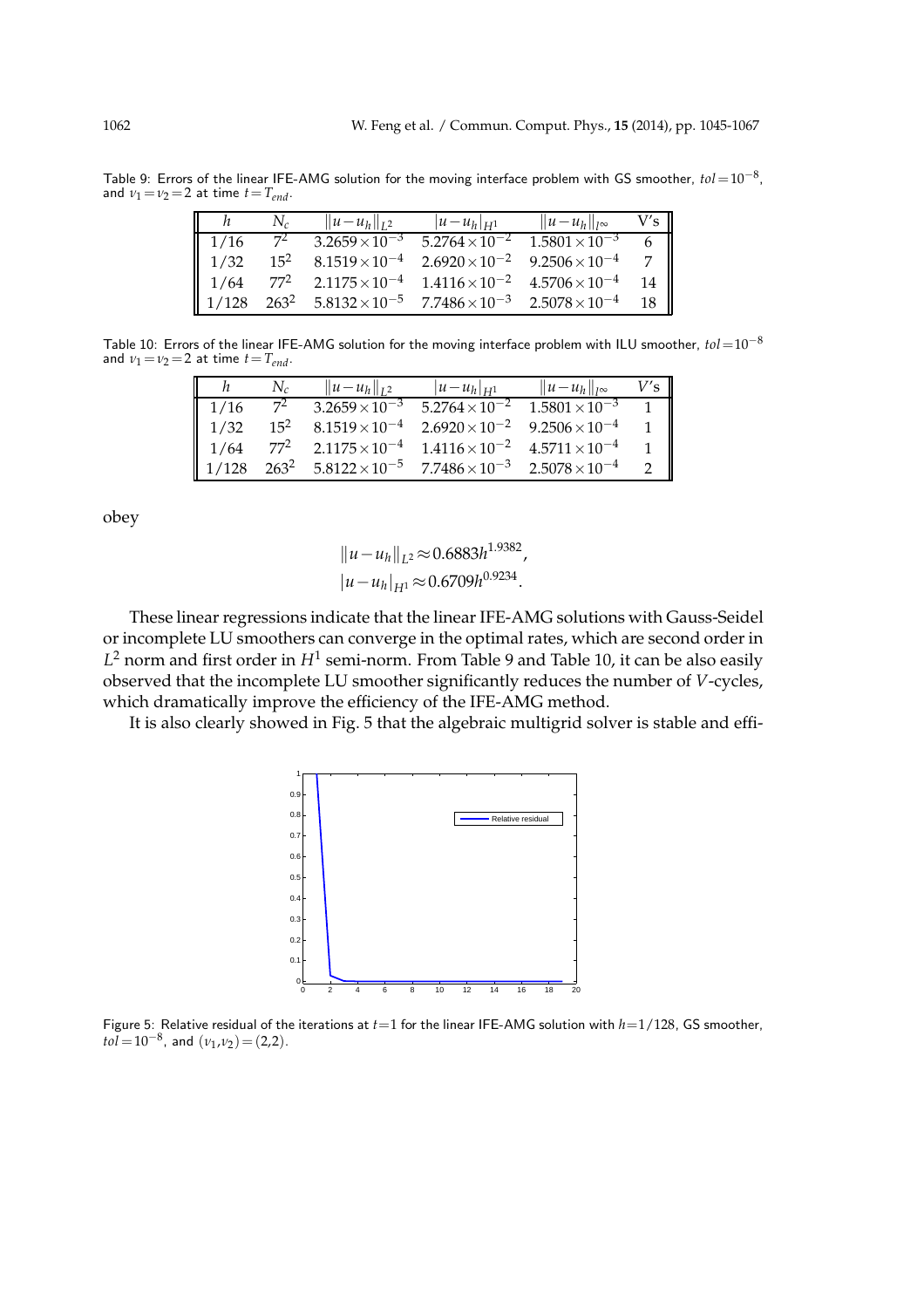Table 11: Number of *V*-cycles of the linear IFE-AMG solution at different time steps for the moving interface problem with GS smoother and  $tol = 10^{-8}$ .

|     | $t = \Delta t$ |    | $= \pi$ |    | $=$      |
|-----|----------------|----|---------|----|----------|
| /32 |                |    |         |    |          |
| /64 |                |    | 10      |    | $\Delta$ |
| 128 | O              | 13 | 19      | 15 |          |

Table 12: Number of *V*-cycles of the linear IFE-AMG solution at different time steps for the moving interface problem with ILU smoother and  $tol = 10^{-8}$ .

|       | $t = \Delta t$ | $\epsilon = \tau$ | $=$ $\pi$ | := |
|-------|----------------|-------------------|-----------|----|
| 1/32  |                |                   |           |    |
| 1/64  |                |                   |           |    |
| 1/128 |                |                   |           |    |

cient for the linear systems arising from the IFE methods since the residual error quickly decreases to a small magnitude.

Furthermore, Tables 11 and 12 provide the number of *V*-cycles of the linear IFE-AMG solution at different time steps when the interface locations are different. We observe that the number of *V*-cycles for Gauss-Seidel smoother depend on the moving interface locations but not very severely. The incomplete LU smoother may reduce the dependence of the number of *V*-cycles on the moving interface since it needs much less number of *V*cycles than the Gauss-Seidel smoother.

## **5 Conclusions**

In this article, we discussed the bilinear and linear immersed finite element (IFE) solutions generated from the algebraic multigrid solver for both stationary and moving interface problems. The feature of the symmetric positive-definite matrices from the IFE methods naturally matches the corresponding need of the algebraic multigrid solver in order to guarantee its efficiency. Furthermore, the combination of other features of the algebraic multigrid method and the IFE methods, such as the preconditioning property, the optimal convergence rates, and the flexibility to handle the interface on structured meshes instead of body-fitting meshes, can dramatically improve the efficiency of the proposed methods when the IFE-AMG method is applied to real world applications. Numerical experiments are performed to demonstrate these features as well as the influence of the tolerance and the smoother on the efficiency and convergence.

### **Acknowledgments**

This work is partially supported by DOE grant DE-FE0009843, National Natural Science Foundation of China (11175052), GRF of HKSAR #501012 and NSERC (Canada).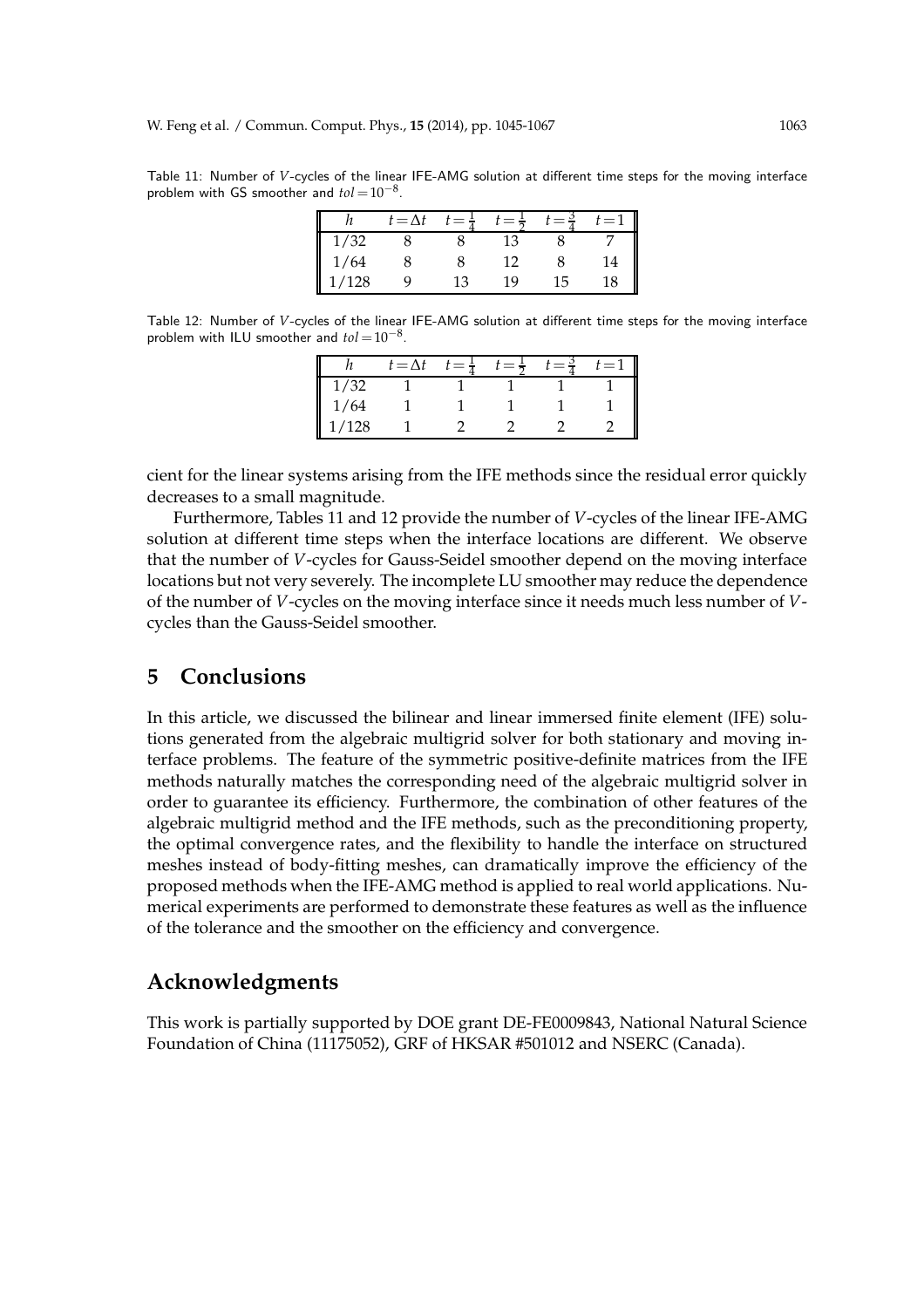#### **References**

- [1] S. Adjerid and T. Lin, Higher-order immersed discontinuous Galerkin methods, Int. J. Inf. Syst. Sci., 3(4) (2007), 555–568.
- [2] S. Adjerid and T. Lin, *p*-th degree immersed finite element for boundary value problems with discontinuous coefficients, Appl. Numer. Math, 59(6) (2009), 1303–1321.
- [3] A. Almgre, J. B. Bell, P. Collela, and T. Marthaler, A cartesian grid emthod for imcompressible Euler equations in complex geometries, SIAM J. Sci. Comput., 18 (1997), 1289–1390.
- [4] Y. Arakawa and M. Nakano, An efficient three-dimensional optics code for ion thruster research, In AIAA-3196, 1996.
- [5] I. Babuška, The finite element method for elliptic equations with discontinuous coefficients, Computing, 5 (1970), 207–213.
- [6] I. Babuška and J. E. Osborn, Can a finite element method perform arbitrarily badly?, Math. Comput., 69(230) (2000), 443–462.
- [7] M. P. Bendsøe and N. Kikuchi, Generating optimal topologies in optimal design using a homogenization method, Comput. Meth. Appl. Mech. Eng., 71 (1988), 197–224.
- [8] I. Boyd, D. VanGilde, and X. Liu, Monte carlo simulation of neutral xenon flows in electric propulsion devices, J. Propulsion Power, 14(6) (1998), 1009–1015.
- [9] J. H. Bramble and J. T. King, A finite element method for interface problems in domains with smooth boundary and interfaces, Adv. Comput. Math., 6 (1996), 109–138.
- [10] B. Camp, T. Lin, Y. Lin, and W. Sun, Quadratic immersed finite element spaces and their approximation capabilities, Adv. Comput. Math., 24(1-4) (2006), 81–112.
- [11] J. R. Cannon, Jr. Douglas, Jim, and C. Denson Hill, A multi-boundary stefan problem and the disappearance of phases, J. Math. Mech., 17 (1967), 21–33.
- [12] Q. Chang, Y. Wong, and H. Fu, On the algebraic multigrid method, J. Comput. Phys., 125 (1996), 279–292.
- [13] T. Chen and J. Strain, Piecewise-polynomial discretization and Krylov-accelerated multigrid for elliptic interface problems, J. Comput. Phys., 227 (2008), 7503–7542.
- [14] Z. Chen and J. Zou, Finite element methods and their convergence for elliptic and parabolic interface problems, Numer. Math., 79 (1998), 175–202.
- [15] A. J. Chorin, A numerical method for solving incompressible viscous flow problems, J. Comput. Phys., 2 (1967), 12.
- [16] S. Chou, An immersed linear finite element method with interface flux capturing recovery, Discrete Contin. Dyn. Syst. Ser. B, 17(7) (2012), 2343–2357.
- [17] S. Chou, D. Y. Kwak, and K. T. Wee, Optimal convergence analysis of an immersed interface finite element method, Adv. Comput. Math., 33(2) (2010), 149–168.
- [18] Y. Chu, Y. Cao, X.-M. He, and M. Luo, Asymptotic boundary conditions for two-dimensional electrostatic field problems with immersed finite elements, Comput. Phys. Commun., 182(11) (2011), 2331–2338.
- [19] A. Dadone and B. Grossman, Design optimization of fluid dynamic problems using cartesian grids, In K. Srinivas, S. Armfield and P. Morgan, editor, Computational Fluid Dynamics 2002, Verlin, 591–596, Springer.
- [20] R. E. Ewing, Z. Li, T. Lin, and Y. Lin, The immersed finite volume element methods for the elliptic interface problems, Modelling '98 (prague), Math. Comput. Simul., 50(1-4) (1999), 63–76.
- [21] X. Feng and Z. Li, Simplified immersed interface methods for elliptic interface problems with straight interfaces, Numer. Methods Partial Differential Equations, 28(1) (2012), 188–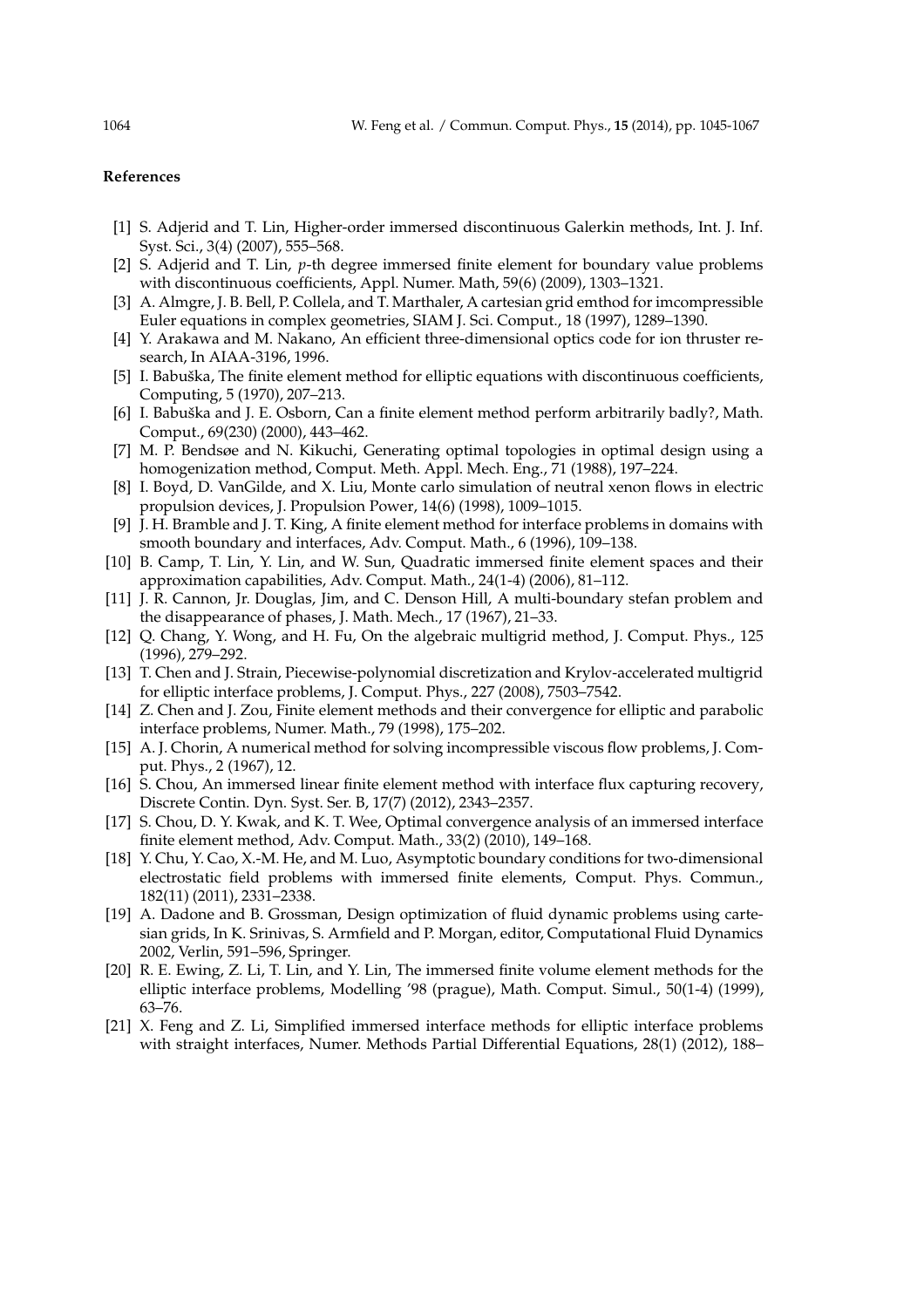203.

- [22] X. Feng, Z. Li, and L. Wang, Analysis and numerical methods for some crack problems, Int. J. Numer. Anal. Model. Ser. B, 2(2-3) (2011), 155–166.
- [23] A. L. Fogelson and J. P. Keener, Immersed interface methods for Neumann and related problems in two and three dimensions, SIAM J. Sci. Comput., 22 (2001), 1630–1654.
- [24] W. Geng and G. W. Wei, Multiscale molecular dynamics using the matched interface and boundary method, J. Comput. Phys., 230(2) (2011), 435–457.
- [25] B. H. Gilding, Qualitative mathematical analysis of the Richards equation, Transport Porous Med., 6(5-6) (1991), 651–666.
- [26] Y. Gong, B. Li, and Z. Li, Immersed-interface finite-element methods for elliptic interface problems with non-homogeneous jump conditions, SIAM J. Numer. Anal., 46 (2008), 472– 495.
- [27] Y. Gong and Z. Li, Immersed interface finite element methods for elasticity interface problems with non-homogeneous jump conditions, Numer. Math. Theory Methods Appl., 3(1) (2010), 23–39.
- [28] B. E. Griffith and S. Lim, Simulating an elastic ring with bend and twist by an adaptive generalized immersed boundary method, Commun. Comput. Phys., 12(2) (2012), 433–461.
- [29] R. D. Guy and B. Philip, A multigrid method for a model of the implicit immersed boundary equations, Commun. Comput. Phys., 12(2) (2012), 378–400.
- [30] X.-M. He, Bilinear Immersed Finite Elements for Interface Problems, Ph.D. dissertation, Virginia Polytechnic Institute and State University, 2009.
- [31] X.-M. He, T. Lin, and Y. Lin, Approximation capability of a bilinear immersed finite element space, Numer. Methods Partial Differential Equations, 24(5) (2008), 1265–1300.
- [32] X.-M. He, T. Lin, and Y. Lin, A bilinear immersed finite volume element method for the diffusion equation with discontinuous coefficients, Commun. Comput. Phys., 6(1) (2009), 185–202.
- [33] X.-M. He, T. Lin, and Y. Lin, Interior penalty discontinuous Galerkin methods with bilinear IFE for a second order elliptic equation with discontinuous coefficient, dedicated to Professor David Russell's 70th birthday, J. Syst. Sci. Complex., 23(3) (2010), 467–483.
- [34] X.-M. He, T. Lin, and Y. Lin, Immersed finite element methods for elliptic interface problems with non-homogeneous jump conditions, Int. J. Numer. Anal. Model., 8(2) (2011), 284–301.
- [35] X.-M. He, T. Lin, and Y. Lin, The convergence of the bilinear and linear immersed finite element solutions to interface problems, Numer. Methods Partial Differential Equations, 28(1) (2012), 312–330.
- [36] X.-M. He, T. Lin, and Y. Lin, A selective immersed discontinuous Galerkin method for elliptic interface problems, Math. Methods Appl. Sci., 2013, accepted.
- [37] X.-M. He, T. Lin, Y. Lin, and X. Zhang, Immersed finite element methods for parabolic equations with moving interface, Numer. Methods Partial Differential Equations, 29(2) (2013), 619–646.
- [38] B. Heinrich, Finite Difference Methods on Irregular Networks, volume 82 of Int. Series Numer. Math., Birkhäuser, Boston, 1987.
- [39] D. W. Hewitt, The embedded curved boundary method for orthogonal simulation meshes, J. Comput. Phys., 138 (1997), 585–616.
- [40] D. M. Ingram, D. M. Causon, and C. G. Mingham, Developments in Cartesian cut cell methods, Math. Comput. Simul., 61(3-6) (2003), 561–572.
- [41] H. Ji, F.-S. Lien, and E. Yee, An efficient second-order accurate cut-cell method for solving the variable coeffcient Poisson equation with jump conditions on irregular domains, Int. J.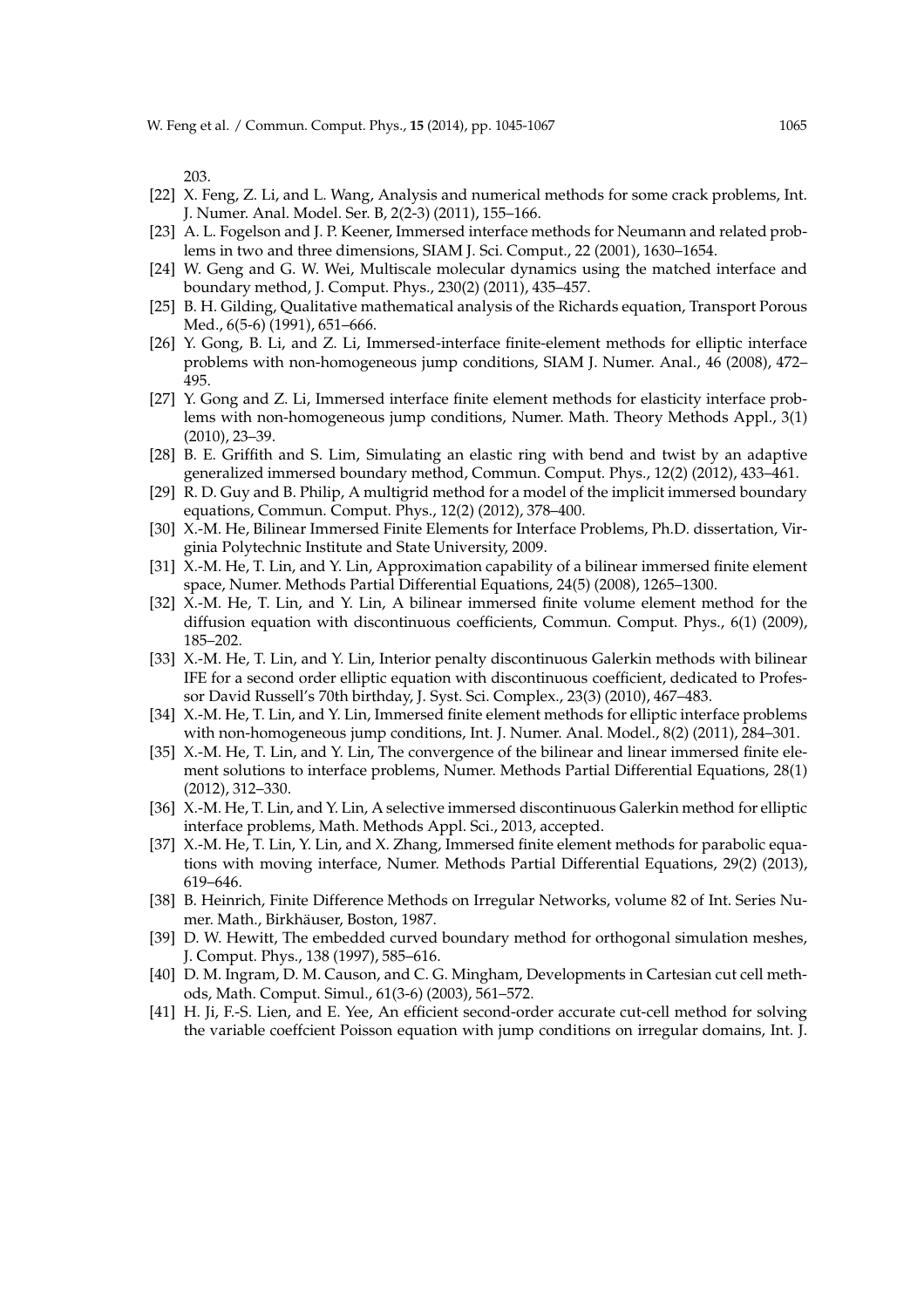Numer. Methods Fluids, 52 (2006), 723–748.

- [42] H. Johansen and P. Colella, A Cartesian grid embedded boundary method for Poisson's equation on irregular domains, J. Comput. Phys., 147 (1998), 60–85.
- [43] R. Kafafy, T. Lin, Y. Lin, and J. Wang, Three-dimensional immersed finite element methods for electric field simulation in composite materials, Int. J. Numer. Meth. Eng., 64(7) (2005), 940–972.
- [44] R. Kafafy, J. Wang, and T. Lin, A hybrid-grid immersed-finite-element particle-in-cell simulation model of ion optics plasma dynamics, Dyn. Contin. Discrete Impuls. Syst. Ser. B Appl. Algorithms, 12 (2005), 1–16.
- [45] Y. Kim, Y. Seol, M. Lai, and C. S. Peskin, The immersed boundary method for twodimensional foam with topological changes, Commun. Comput. Phys., 12(2) (2012), 479– 493.
- [46] D. Y. Kwak, K. T. Wee, and K. S. Chang, An analysis of a broken  $p_1$ -nonconforming finite element method for interface problems, SIAM J. Numer. Anal., 48(6) (2010), 2117–2134.
- [47] T. P. Chartier and L. Adams, New geometric immersed interface multigrid solvers, SIAM J. Sci. Comput., 25(5) (2004), 1516–1533.
- [48] T. P. Chartier and L. Adams, A comparison of algebraic multigrid and geometric immersed interface multigrid methods for interface problems, SIAM J. Sci. Comput., 26(3) (2005), 762– 784.
- [49] Z. Li and L. Adams, The immersed interface/multigrid methods for interface problems, SIAM J. Sci. Comput., 24(2) (2002), 463–479.
- [50] R. J. LeVeque and Z. Li, The immersed interface method for elliptic equations with discontinuous coefficients and singular sources, SIAM J. Numer. Anal., 34 (1994), 1019-1044.
- [51] Z. Li, The immersed interface method using a finite element formulation, Appl. Numer. Math., 27(3) (1997), 253–267.
- [52] Z. Li and K. Ito, The immersed interface method: Numerical solutions of PDEs involving interfaces and irregular domains, volume 33 of Frontiers in Applied Mathematics, Society for Industrial and Applied Mathematics (SIAM), Philadelphia, PA, 2006.
- [53] Z. Li, T. Lin, Y. Lin, and R. C. Rogers, An immersed finite element space and its approximation capability, Numer. Methods Partial Differential Equations, 20(3) (2004), 338–367.
- [54] Z. Li, T. Lin, and X. Wu, New Cartesian grid methods for interface problems using the finite element formulation, Numer. Math., 96(1) (2003), 61–98.
- [55] Z. Li and P. Song, An adaptive mesh refinement strategy for immersed boundary/interface methods, Commun. Comput. Phys., 12(2) (2012), 515–527.
- [56] T. Lin, Y. Lin, R. C. Rogers, and L. M. Ryan, A rectangular immersed finite element method for interface problems, In P. Minev and Y. Lin, editors, Advances in Computation: Theory and Practice, Vol. 7, 107–114. Nova Science Publishers, Inc., 2001.
- [57] T. Lin, Y. Lin, and W. Sun, Error estimation of a class of quadratic immersed finite element methods for elliptic interface problems, Discrete Contin. Dyn. Syst. Ser. B, 7(4) (2007), 807– 823.
- [58] T. Lin, Y. Lin, W. Sun, and Z. Wang, Immersed finite element methods for 4th order differential equations, J. Comput. Appl. Math., 235(13) (2011), 3953–3964.
- [59] T. Lin and D. Sheen, The immersed finite element method for parabolic problems with the Laplace transformation in time discretization, Int. J. Numer. Anal. Model., 10(2) (2013), 298– 313.
- [60] T. Lin and J. Wang, An immersed finite element electric field solver for ion optics modeling, In Proceedings of AIAA Joint Propulsion Conference, Indianapolis, IN, July, 2002. AIAA,